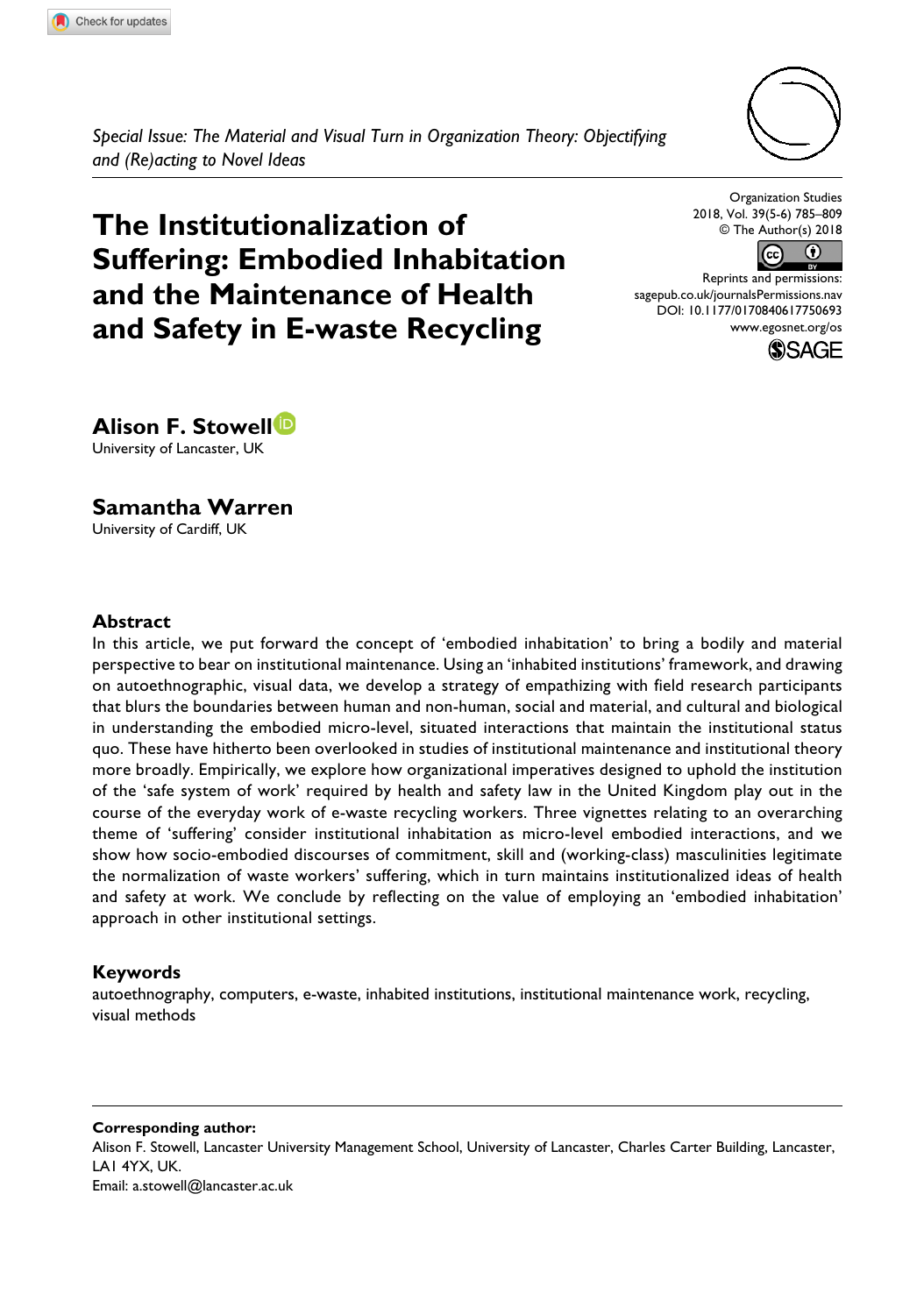### **Introduction**

The importance of socially situated practices and actors' interactions to the maintenance of institutions is now well established in existing research (Lawrence & Suddaby, 2006; Lok & De Rond, 2013; Zilber, 2009). However, the roles of actors' bodies and their shared bodily and material practices are less well documented. In this article, we address this lack through a visual, ethnographic case study of work in an e-waste recycling plant. We introduce the concept of 'embodied inhabitation' to show the value of taking a material perspective on institutional maintenance work (Suddaby, 2010).

Using an 'inhabited institutions' framework (Creed, Hudson, Okhuysen, & Smith-Crowe, 2014; Haedicke & Hallett, 2016; Voronov & Vince, 2012), we show how micro-level, shared bodily experiences and interactions are imbricated in the social interactions that maintain institutions. Using autoethnographic, visual reflection we explicate a methodology that is driven by the embodied inhabitation of the researcher herself, generating insights that not only 'popula[te] institutional processes with emotionally and socially embedded people' (Hallett & Ventresca, 2006, p. 216), but with their *bodies* too. 'Embodied inhabitation', then, is the sum of inhabitants' bodily experiences and emotions (and their representations) that can be seen as visceral discourses that maintain institutional order through shared bodily meaning and communication structures. We argue that attention to this overlooked, material dimension is important if we are to fully recognize the human, fleshy cost of institutional maintenance and the very real impacts on the people involved.

Empirically, the article explores how organizational imperatives, rules, processes and policies, designed to uphold the institution of the 'safe system of work' required by UK health and safety law (HM Government, 1999), play out in the course of the everyday work of e-waste recycling workers. Institutional 'instruction' in this context comes from the *Best Available Treatment Recovery and Recycling Techniques* (BATRRT) document, which we refer to throughout the article. Through our visually grounded, bodily redolent micro-analysis of the 'suffering' experienced by e-waste recycling workers, we address the question: *What is the role of embodied experience in institutional maintenance work?* In doing so, we argue for attention to be paid to the *felt* interactions of bodies beyond their role as symbolic resources and/or situated vessels in the enactment of social practices (e.g. Hallett, Shulman, & Fine, 2009; Meyer, Höllerer, Jancsary, & Van Leeuwen, 2013; Suddaby, 2010). Recycling requires strength, stamina and endurance from those doing the job. Inhabiting the institution of e-waste recycling cuts hands, hurts airways and requires ingenuity and situated skill, often in difficult environments. This embodied labour is absent from – or at best 'sanitized' by – the mechanistic imperatives implied in policy documents intended to institutionalize health and safety at work in recycling plants and, as we have found, is valued, normalized and even silenced by the workers themselves. Understanding this absence is important in order to show how institutions are maintained – quite literally – on the backs of others. For example, Gregson et al. (2016, p. 542) have recently criticized 'the representation of European resource recovery as clean and green' for ignoring labour issues and paying scant attention 'to how value is created from [the] paid labour that does the work'.

Taking bodily experience as the starting point for investigating institutional maintenance is a strategy that is conceptually useful as well as morally desirable. First, it humanizes processes of institutional maintenance by recognizing that institutional inhabitants enact their agency intercorporeally (Riach & Warren, 2015), that is, through interactions that take place between living, breathing, moving bodies. Grounding interactions in visceral discourse – as opposed to an emphasis on what people say or how they interpret social situations more rationally or cognitively – necessarily accounts for the body as always emplaced and indivisible from the environment it lives through (Dale & Latham, 2015). Embodied inhabitation calls into question distinctions between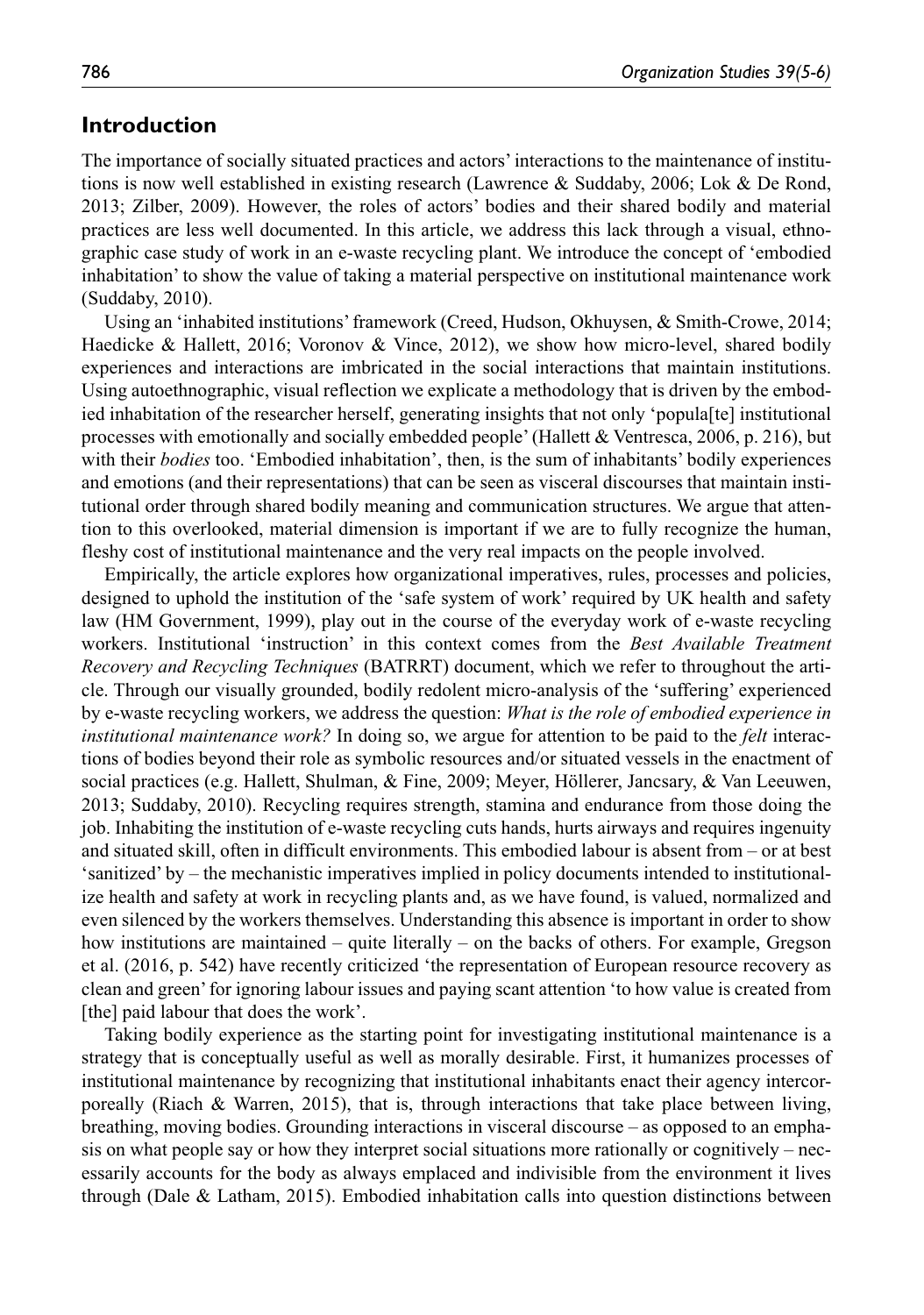human and non-human, social and material, culture and biology as we show more fully below (Dale & Latham, 2015; Riach & Warren, 2015). We argue that this concept is useful to better take account of the physical context, of spaces, objects and sensations that institutionalization takes place within, which to date has tended to be overlooked by institutional theory (e.g. Suddaby, 2010). As Coole and Frost (2010, p. 2) remark, 'foregrounding material factors and reconfiguring our very understanding of matter are prerequisites for any plausible account of coexistence and its conditions in the twenty-first century'. We contend that embodied institutionalization is a significant form of just such coexistence.

We begin by reviewing literature on institutional maintenance and inhabited institutions and the scant attention paid to the body in these accounts. We highlight how we extend previous studies' concern with emotions before giving an overview of the research field, conceptual underpinnings for the study, our method and analysis. We then introduce the 'safe' recycling of e-waste as our institutional context, before using three vignettes drawn from our data relating to an overarching theme of 'suffering', to highlight the merits of taking a micro-level, embodied approach to institutional inhabitation. In our discussion, we show how embodied inhabitation plays out in discourses of commitment, skill and (working-class) masculinities, which served to legitimate the normalization of waste workers' suffering – in turn maintaining institutionalized ideas of health and safety at work. We conclude by reflecting on the value of employing an 'embodied inhabitation' approach in other institutional settings.

## **Maintaining Institutions: The Perspective of 'Inhabitation'**

Lawrence and Suddaby's (2006, p. 230) categories of institutional maintenance have inspired a growing body of literature highlighting the different tactics actors take. They range from the reinforcement of existing institutions (Dacin, Munir, & Tracey, 2010; Quinn Trank & Washington, 2009; Zilber, 2009), through activities individuals enact to secure their occupations when disrupted (Currie et al., 2012), to studies that focus on the less intentional micro-processes undertaken by institutional members that 'stretch' the institutional script (Micelotta & Washington, 2013) and contribute to a 'plasticity' of institutions capable of self-repair (Lok & De Rond, 2013). These micro-level practices support, repair or recreate the social mechanisms that ensure compliance with the institution and enable its continued existence (Lawrence & Suddaby, 2006, p. 230; Lok & De Rond, 2013; Zilber, 2009). Collectively, these authors warn against taking for granted 'under the radar' activities that reproduce institutional 'scripts' quietly at the micro level and which enable institutional stability.

Empirical attention to micro-level detail of this nature has found further theoretical purchase in the idea of institutions as 'inhabited' (Bechky, 2011; Creed et al., 2014; Hallett & Ventresca, 2006). The term comes from Scully and Creed's (1997) reaction to the strangely disembodied character of writing on 'institutional work'. Somewhat ironically, Lawrence and Suddaby's (2006, p. 215) definition of institutional work as 'the purposive action of individuals and organizations aimed at creating, maintaining and disrupting institutions' itself emerged from a general dissatisfaction with the broader field of 'institutional theory' where micro-level practices had become positioned as less important than macro-level structures and discourse (Barley, 2008; Clegg, 2010). Theorizing in the 'institutional work' tradition was intended to reinforce the importance of individuals' agency in everyday practice, recognizing them as aware, skilful and reflexive actors in the existence of institutions (Lawrence & Suddaby, 2006, p. 219).

However, it is this focus on the *individual* and the idea that agency is interactional that the inhabited institutions perspective sees as lacking in writings on institutional work (Bechky, 2011; Hallett & Ventresca, 2006, p. 216). Proponents of this approach advocate a need to return to symbolic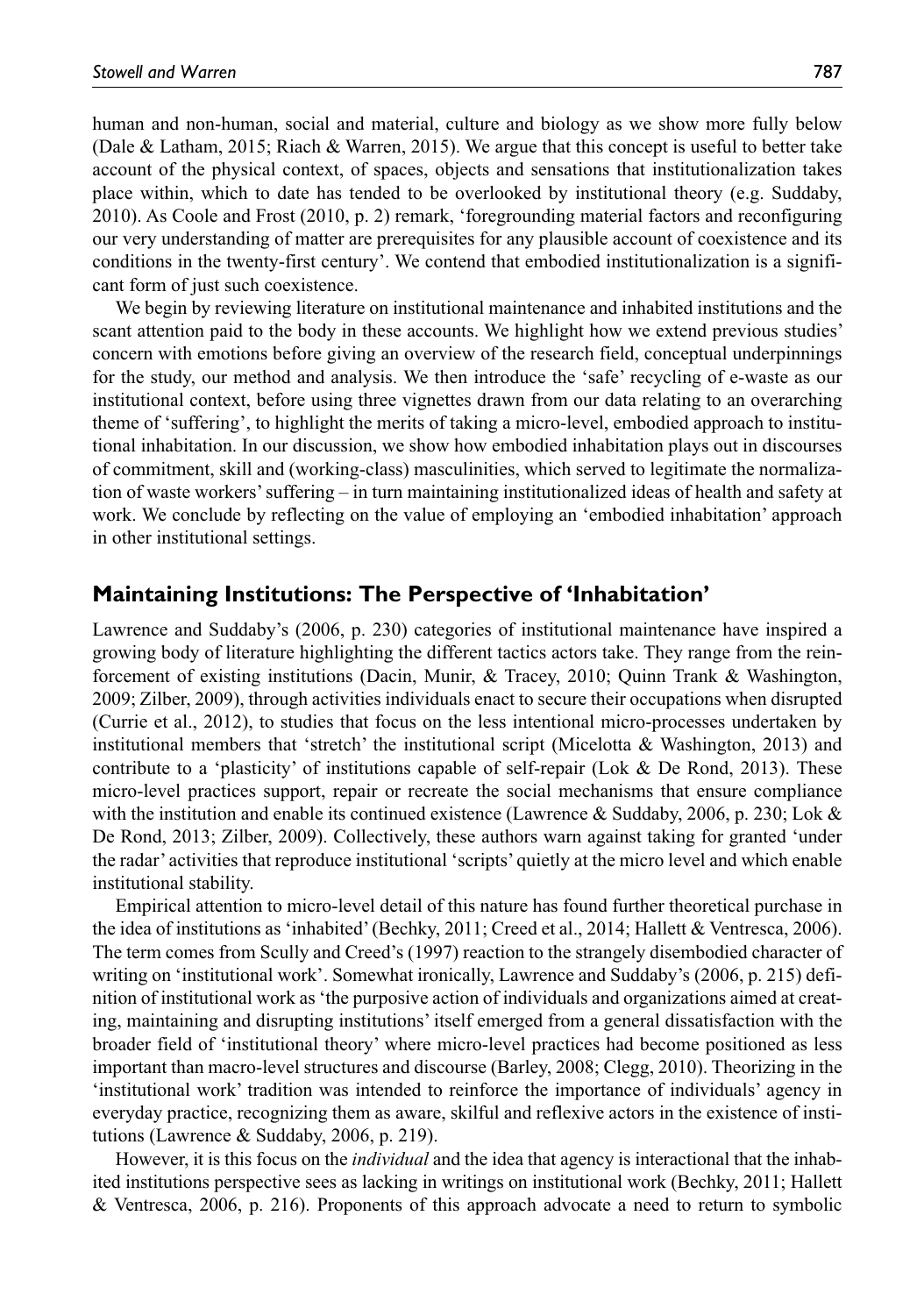interactionist traditions (Creed et al., 2014; Hallett et al., 2009; Hallett & Ventresca, 2006) and the detailed, empirical observations of institutional life these demand (Haedicke & Hallett, 2016). They recognize that people create *collective* understandings in their dealings with one another through interactions – rather than atomized individual agency – and that these are then constrained and enabled using a background stock of institutionalized knowledge (Bechky, 2011; Hallett & Ventresca, 2006; Lok & De Rond, 2013). Thus, the macro and the micro environments are linked through exchanges between people as 'embedded agency' (Delbridge & Edwards, 2013, p. 933), rather than originating in either one or the other. Regarding institutions as inhabited thus allows for consideration to be given to 'the social, symbolic and *interactive* nature that [underpins] institutional arrangements' (Creed et al., 2014, p. 7, italics added) and allows us to produce 'less abstract, better specified and more interesting' accounts of institutional processes (Bechky, 2011, p. 1161).

Bringing the inhabited institutions perspective to bear on matters of institutional maintenance, we see how micro-level practices 'overcome the entropic tendencies that characterize most institutions' (Lok & De Rond, 2013, p. 185; Bechky, 2011). From the perspective of interactions, we see how maintenance work 'is not a stable property' (Micelotta & Washington, 2013, p. 1138) but is a process whereby actors engage in a host of different activities in order to ensure continuity – making continual adjustments, workarounds and improvisations in their daily practices in and between themselves. Dacin et al. (2010), for example, studied Cambridge University's formal dining rituals to explore how these individuals were socialized into acting in a more privileged manner, gaining a sense of an elite, which they reproduced outside the university, thereby creating and reinforcing the British class system. Currie et al. (2012) offer a similar analysis of professional elites in the UK's National Health Service and the work they undertook to reinforce their occupational status. These included different strategies – such as the delegation of new tasks and co-opting incumbents from outside their group – to minimize threat to their occupational roles and standing during periods of change. As well as what happens in the here-and-now, Everitt's (2013) research on the professional socialization of new teachers shows the importance of 'prospective sensemaking' in how recent entrants negotiated their agency in anticipation of the institutional logics they were *expecting* to encounter. Relatedly, Micelotta and Washington's study of the Italian legal profession explains how individuals 'stretch the institutional script' (2013, p. 1139) by creatively asserting norms that re-establish individuals' power and role positions when institutional arrangements are disrupted during a time of substantial change. They stress the importance of the social position, opportunity and willingness of incumbents to be able to undertake this 'repair work' effectively, suggesting that more marginalized players would be powerless to hold their line in response to institutional disruption. Haedicke's (2012) investigation of local food co-operatives shows how leaders uphold social values in the face of market competition. He found that they engaged in processes of 'translation' which took the threatening commercialeconomic value and reframed it into something to fit better with local meanings – thus maintaining the institution of mission-driven enterprise.

By contrast, Lok and De Rond's (2013) ethnographic study of Cambridge University Boat Club (CUBC) revealed that less intentional institutional maintenance work was carried out through the micro-processes actors engaged in when faced with small and more major disruptions to institutional imperatives. It is important to note that Lok and De Rond's (2013) usage of 'reflexive' refers to a 'reflex' as an involuntary, 'knee-jerk' reaction to stimulus and not the process of active and conscious consideration of one's actions and impact on the social world (as is more common in qualitative research in particular). They define 'reflexive normalization' as 'a distinct and specific form of reflexive accounting through which any tensions caused by divergent behaviour are (temporarily) smoothed over, thus temporarily containing its potentially disruptive effects' (Lok & De Rond, 2013, p. 188).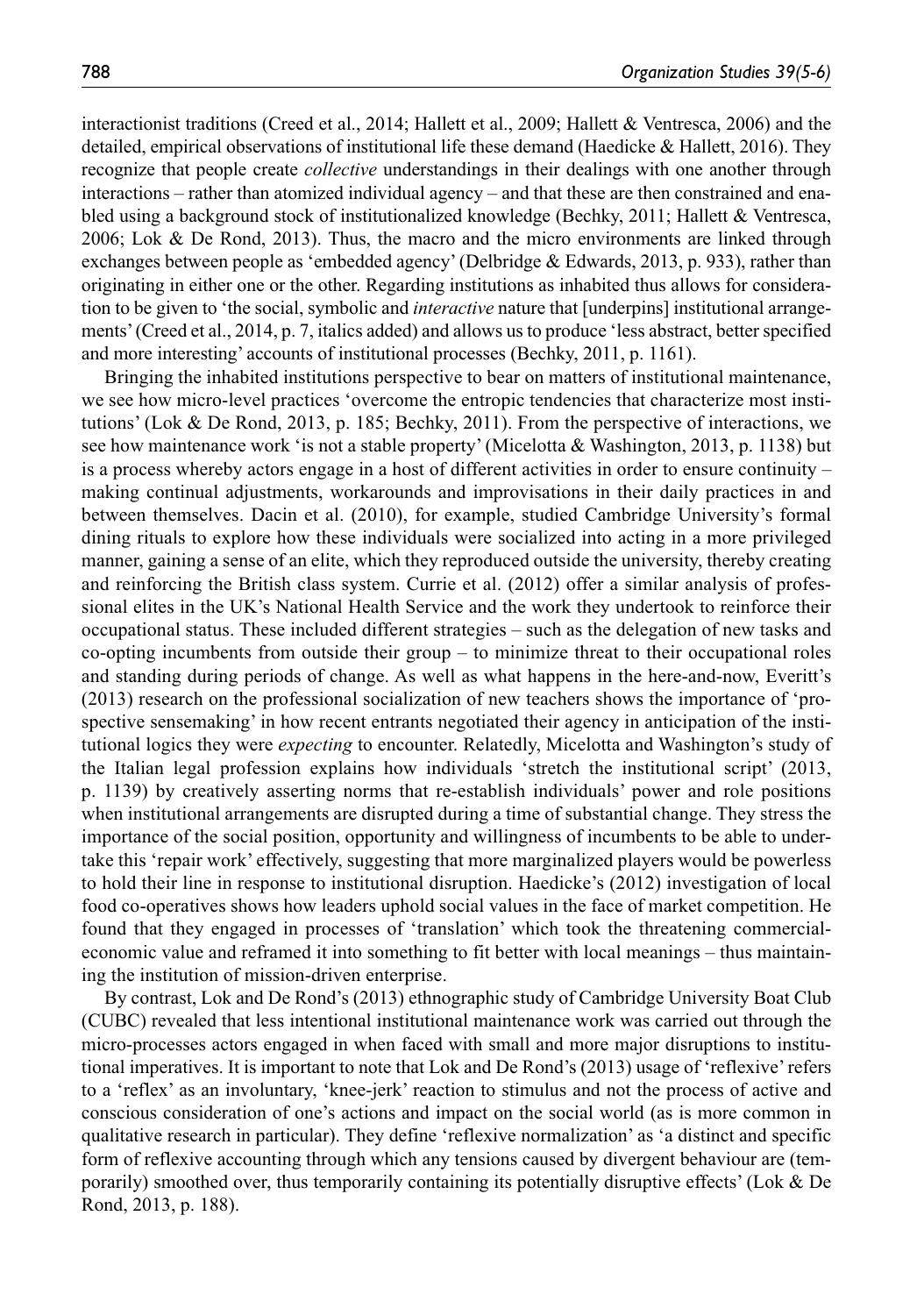### **Inhabiting Institutions: Recognizing the Emotional Body**

What the above studies have in common is that they take an empirical, micro-sociological, *interactional* approach to exploring how wider macro-level institutions are maintained (Hallett & Ventresca, 2006). Yet despite these welcome advances, emphasis is still very much on the 'socially cognitive' dimensions of action rather than the material experiences of those practices enacted by bodies who feel, move and sense as they go about their business (Jones & Massa,  $2013$ ) – even in the case of Lok and De Rond's (2013) rowers where the athletic context is intensely an embodied one. We contend that this 'disembodied' bias has resulted in a view of institutional work and the inhabitation of institutions 'as dependent on cognitive (rather than affective) processes and structures' (Lawrence & Suddaby, 2006, p. 218). Indeed, in a recent special issue of *Organization Studies*, Lawrence, Leca and Zilber (2013) noted that there is a dearth of research attending to the 'mundane, ordinary ways in which institutions are embodied at a micro level and [particularly] how actors engage with them in their day-to-day activities' (Lawrence et al., 2013, p. 1029).

To begin to counter this research gap, Voronov and Vince (2012), Hallett and Ventresca (2006) and Creed et al. (2014) all put forward meticulously argued theses on the role and importance of emotion in inhabiting institutions. Speaking of emotion generally, Voronov and Vince (2012, p. 59) stress that cognitive and/or rational reasons do not go far enough in explaining why agents are motivated to change or to defend the established institutional order. This void is apparent in Hallett and Ventresca's (2006) re-reading of Alvin Gouldner's *Patterns of Industrial Bureaucracy*, in which they show how the violation of the (emotional) bonds between workers and management was of fundamental importance in the workers' rejection of the new bureaucratic regime and not necessarily the character of bureaucracy itself. Importantly, the experience of these violations was socially shared and made sense of, leading Hallett and Ventresca (2006, p. 227) to present the alternative conclusion to Gouldner's work, that 'bureaucracy does not exist apart from the workers and the management and it is through their interactions that bureaucracy is given its force and meaning'. Voronov and Vince (2012, p. 69) use the concept of 'fantasmic frames' to further explain actors' commitments to institutions that clearly appear (to an onlooker, at least) to be detrimental to them. They argue that an emotional commitment to an alternative meaning structure overrides more 'rational' responses and that from this investment the person derives 'meaning and pleasure and/or [a reduction of] anxieties and fears' (Voronov & Vince, 2012, p. 69).

Creed et al. (2014) develop the emotional dimension one stage further by focusing on shame as an exemplar of a social emotion enacted through a 'nexus' that treats shame as part of the 'social connective tissue' (2014, p. 278) through which people make sense of macro-institutional structures. As such, they position emotions as non-cognitive, deeply felt and shared phenomena that invoke 'notions of [the] social bonds, disciplinary power and subjectification' (p. 276) necessary to achieve regulation of the institutional order. These are powerful because they 'entail bodily sensations as well as appraisals of some person, event, object or situation' (p. 278) and thus the institutional is not only made personal, but is shared (Voronov & Vince, 2012) and taken *inside* the body. Thus, our theoretical conjecture is that if emotion is socially shared connective tissue, then what significance does *bodily* connective tissue play in institutional inhabitation? What implications might somatically felt, *visceral* interactions have for the maintenance of institutions? To return to the research question stated at the outset of this article, *What is the role of embodied experience in institutional maintenance work?*

The next sections introduce our empirical context and case study, before beginning to unpack this question theoretically by considering the relationships between embodiment and practices. We then explain our research methods in more depth before going on to present the data they generated.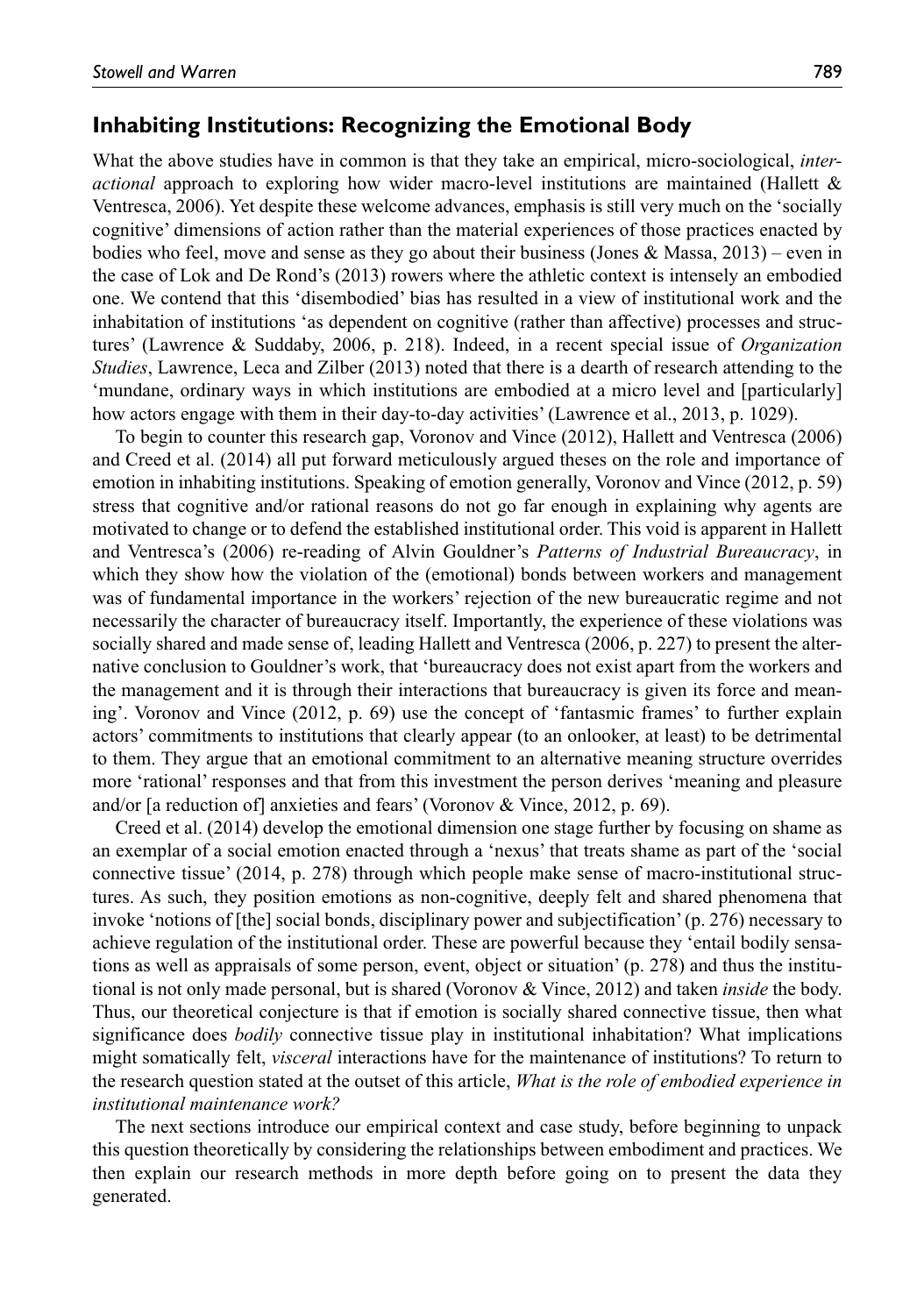### **Disposing of E-Waste, a Safe System of Work?**

E-waste is made up of electronic products such as computers and mobile telephones and is one of the fastest-growing waste streams worldwide at 41.8 million tonnes per annum (Baldè, Wang, Kuehr, & Huisman, 2015, p. 8). Our focus is on a particular type of e-waste – the computer.<sup>1</sup> Computers form part of a core category of e-waste that is forecast to increase exponentially. In 2008 global ownership passed one billion (Tanskanen, 2013), with an average of 300 million computers discarded annually, and projections show that by 2030 developing countries alone will throw away twice that number (Sthiannopkao & Wong, 2013). This projection presents a pressing need for governments and industry to find solutions as to what to do with all this 'junk', much of which is non-biodegradable, toxic and damaging to the environment. The recycling of e-waste has therefore emerged as a response to avert the crisis of being swamped by hazardous, space-consuming, discarded objects. However, if these products are not dismantled and recycled in a safe manner, they pose ecological risks to the natural environment and occupational health risks to those involved in their disposal (Asante et al., 2012). Computers can contain up to 1000 chemicals (Pellow, 2007) including toxic substances such as arsenic, cadmium, lead, mercury and phosphorus (Gosney, 2009). Workers exposed to these chemicals run risks to their health including blood poisoning, respiratory illness, endocrine failure, infertility and damage to major organs. These factors highlight the importance of effective, safe computer disposal management and in 2003 the European Union responded by passing the *Waste Electrical and Electronic Equipment (WEEE) Directive*, which was transposed into UK law (the context of this study) in 2006 (HM Government, 2006). WEEE aims to control electrical and electronic waste through the promotion of reducing, reuse, recycling and recovery. The interpretation, translation, negotiation and enacting of this legislation happens at multiple levels, cascading down from the EU to the member state, to their regional and local authorities and then to the organization – the level at which the data and analysis in this article are situated.

In the UK, it is the *Best Available Treatment Recovery and Recycling Techniques* (BATRRT) document that provides an institutional blueprint for how to treat, recycle and recover WEEE by organizations that have been delegated to do so by the UK government (Defra, 2006). Compliance with the regulatory rules laid out in the BATRRT document is encouraged in order to obtain the relevant licences to operate as an e-waste recycler. Although there is scope for organizations to interpret and implement their own policies, processes and guidelines, as we show below, our case study organization adhered fairly closely to the principles of BATRRT.

### **Field Research and Methods: 'Recycling SME'**

The data in this article were generated from a 'critical case study' (Yin, 2003). 'Recycling SME' (RSME) was established in 1961 as a family-run, private enterprise in the UK, operating a variety of recycling services based around the extraction and trading of scrap metal. The case is drawn from a wider investigation into the incorporation of e-waste management legislation into the working practices of a range of different organizations in the computer reuse, recycling, asset and waste management field in the UK (Stowell, 2012).

RSME was a 'critical case study' site for several reasons. Being in the recycling sector for over 40 years it provided useful longevity in practices surrounding e-waste disposal. The organization is a successful recycler accustomed to complying with legislation and adopting appropriate waste management practices, achieving several health and safety and environmental management certificates. At the time of this research RSME employed 105 male production workers who operate the recycling machinery, with 22 dedicated to the dismantling of scrap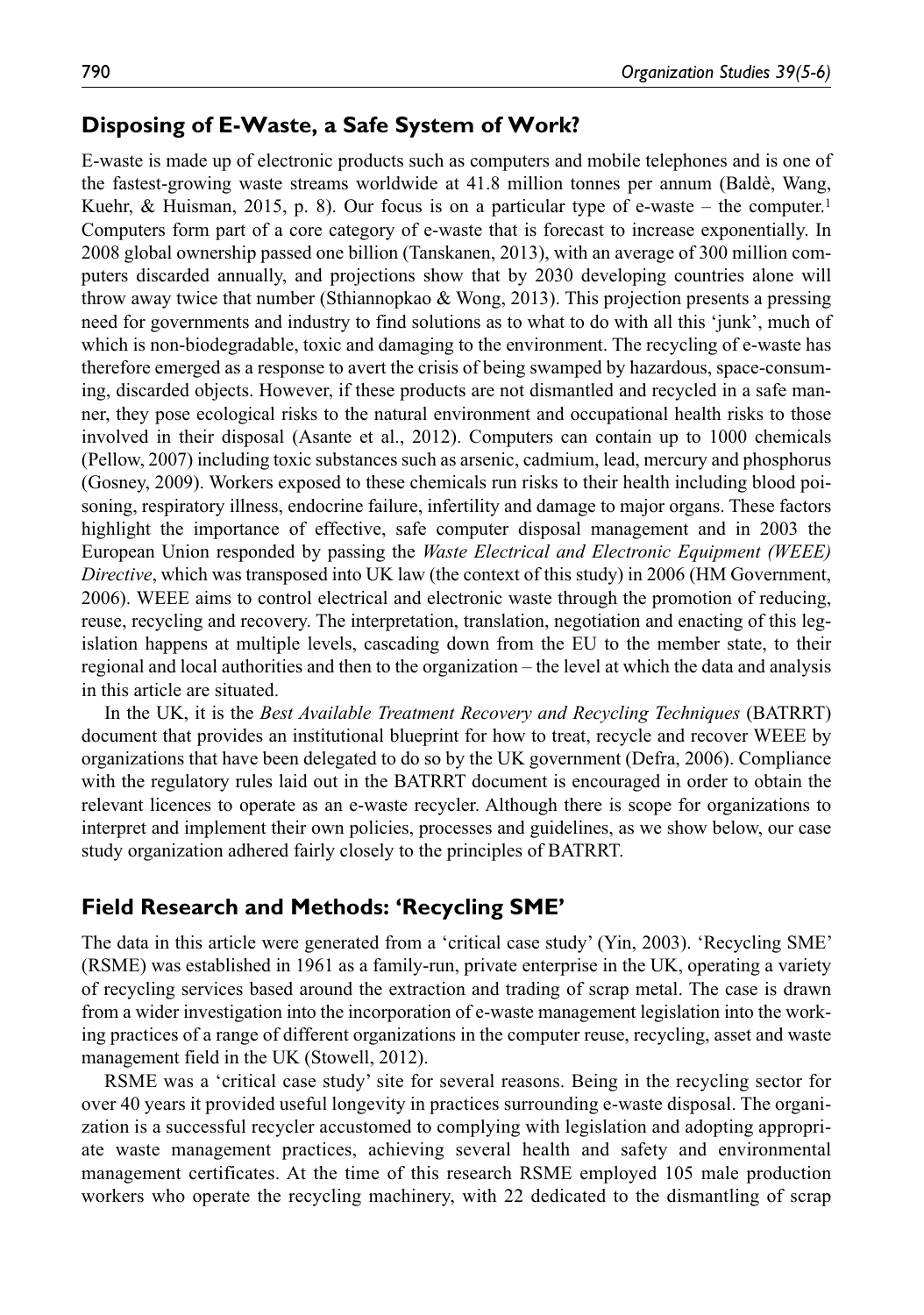computers, plus five administrative staff who oversee the operational and strategic elements of the business. The workforce was a close-knit community, where employees 'that typically stayed past four months' were there for the duration of their careers (Waste IT Operations Manager RSME Field Diary, 2008, p. 65). An all-male team undertook the computer disassembly service functions and was comprised of the Waste IT operations manager, two dismantling workers, a hazardous waste foreman and 19 hazardous waste workers. The labour-intensive activities, including the hazardous waste work, were paid at minimum wage and the majority of training was carried out on-the-job unless requiring certification for specialist activities, e.g. forklift truck driving. There were specific scheduled breaks where workers downed tools and gathered together to smoke, eat and drink. During her time at RSME, Alison (the first author) took part in the daily tasks and routines of the waste workers and kept a field diary noting their comments, her observations and reflections.

Alison took 79 photographs<sup>2</sup> as 'visual fieldnotes' (Collier & Collier, 1986) to record the arrangement of the workplace, its general physical appearance and as a reminder of e-waste disposal practices when out of the field. However, the significance of these data to an *embodied* research agenda only surfaced quite some time after the field research took place, triggered in part by theoretical commitments, expertise and curiosity on the part of the second author (Samantha). The arguments in this article emerged from a three-stage data analysis process, which we discuss below in conjunction with literature on the value of photography in organizational research, the validity of autoethnography and critical reflection on Alison's own socially situated embodiment as a female 'outlier' in a male-dominated environment.

### *Embodied inhabitation as socio-somatic interaction*

As we explain further in this section, we regard embodiment as socio-somatic because it is as much a social phenomenon as it is located 'in the body'. Furthermore, embodiment is always *inter*corporeal (between bodies and things) and *inter*subjective (socially infused and understood between people) rather than a phenomenon experienced purely within one's own body (Adamson & Johansson, 2016; Csordas, 1990; Dale & Latham, 2015; Riach & Warren, 2015). Coole and Frost (2010, p. 4) and the contributors to their volume term these perspectives 'new materialisms', noting how developments in contemporary society demand a renewed engagement with the body, nature and matter which goes beyond language, discourses and social arrangements that human beings weave around them. As they explain, 'complex issues such as climate change or global capital and population flows, the bio-technological engineering of genetically modified organisms, or the saturation of our intimate and physical lives by digital, wireless and virtual technologies … pose profound and unprecedented normative questions' (Coole & Frost, 2010, p. 5). Likewise, we argue that focusing on the body and its material relations here allows us to question the normativity of micro-practices that maintain institutions, in ways that take better account of the physical environment that social interaction occurs in and through. Importantly, this might open up new lines of ethico-political critique about the realities of institutional maintenance that a more traditional focus on *social* interaction only would 'explain away', if it acknowledged them at all.

To operationalize the above, we see the value of embodied inhabitation in blurring the boundaries between (1) human and non-human, (2) social and material and (3) culture and biology in accounts of institutional maintenance. Taylor (2013, p. 690) reinforces that 'all things' matter as bodies are 'lived spatially'. First, human and non-human assemblages produce or recreate meaning through a 'distributed confederacy of agentic materialities' (Taylor 2013, p. 701), hence the need to remove the distinction between body and things, human and non-human. Bodies are emplaced and indivisible from their lived environments and this can have ethical effects – for example,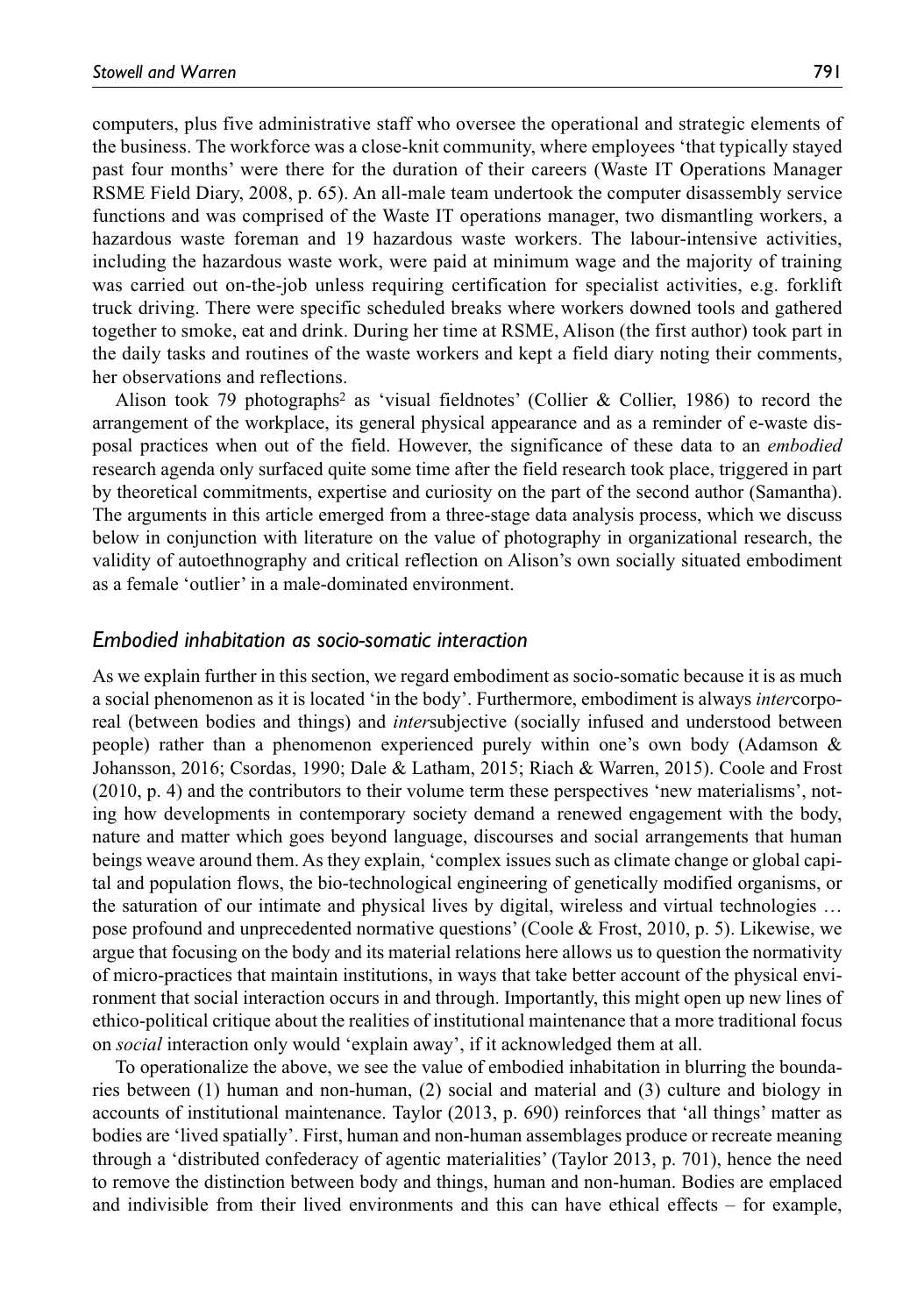deciding who is defined as 'disabled' and in what ways, based on the technologies with which they are imbricated (Dale & Latham, 2015).

Second, an embodied inhabitation perspective brings the social/material distinction into question. In their research on classroom teaching, Millei and Raby (2009, p. 2) describe the way discourses intersect through the teachers as situated bodies in space and time with a history and a set of dispositions. In other words, they show how an understanding of how the teaching body acts, moves and comports itself in relation to the bodies of students and the paraphernalia of the classroom cannot be effectively gained without also knowing what the teacher believes 'good teaching' is, e.g. the social discourses they have internalized (cf. Everitt, 2013, discussed above). Essén and Vårlander (2013, p. 399) take these ideas further by suggesting a pre-conscious dimension to this in their discussion of how academic labour (specifically, writing) is both knowledge *and* body work and cannot be reduced to either one or the other, observing that the 'body constitutes an extraordinary resource with agency' (Essén & Vårlander, 2013, p. 416) and acts before we notice it doing so. This dimension of embodied inhabitation is especially fruitful in our present study since, as we discuss above, the micro-practices of institutional maintenance and repair work are often pre-conscious and 'reflex-ive' (Lok & De Rond, 2013), meaning that action appears as a material manifestation without the actor being aware that his/her actions are as much socially driven as they are materially performed. As we discuss further below and in a similar move to Creed et al. (2014), Alison came to understand the 'felt' experience of her own pain as a normal part of the job, through her social interactions with fellow workers and things, yet the shared experience and understandings of suffering cannot be *reduced* to those social interactions, since they remain forcefully embodied through pain and discomfort.

This shared experience is perhaps easier to exemplify through the third beneficial effect of an embodied inhabitation perspective, the dissolution of distinctions between culture and biology. Similar to the social/material divide, but more far-reaching, the dichotomy between what is cultural and what is biological has a more rigid ontological status in the popular imagination than either of the previous two dimensions. However, as Riach and Warren (2015) show using the phenomenon of smell in office environments, even processes we might think of as inherently biological – e.g. the olfactory act of smelling – are always also cultural, since reactions to and meanings of smells depend on the culture of the smeller within the context in which they are smelling. Importantly, the ontological character of these smells *is* the cultural interpretation and we argue that this holds true for the kinds of embodied experiences we discuss in this article. Blackman (2016), in her introduction to a special issue on 'The New Biologies', explains that while these views are becoming more pervasive in the social sciences (for similar reasons to those put forward by Coole and Frost (2010) above), the human, so-called 'natural' sciences are also starting to recognize that biological 'facts' could look very different when conceptualized with alternative cultural explanations. For example, the division of organisms into two sexes may in fact be inaccurate when reproduction is removed as the primary definitional principle, something which the social sciences have long recognized and argued for (Blackman, 2016, pp. 8–9).

Thus, epistemologically, we see embodied inhabitation as a bodily redolent, ground-up and interactional process through which institutions are negotiated in situ and in-the-flesh as they meet with the 'top-down' socially derived imperatives. Embodied inhabitation, therefore, has important consequences for any attempt to (re-)embody institutional work, since if the boundaries of the body are corporeally porous – calling into question the reach and separation of human and non-human, social and material, cultural and biological elements – then what we look for as implicated in institutional inhabitation will be much broader than just the sense perceptions of the individual 'reacting' to institutional scripts and norms. Methodologically, these foundations have given rise to the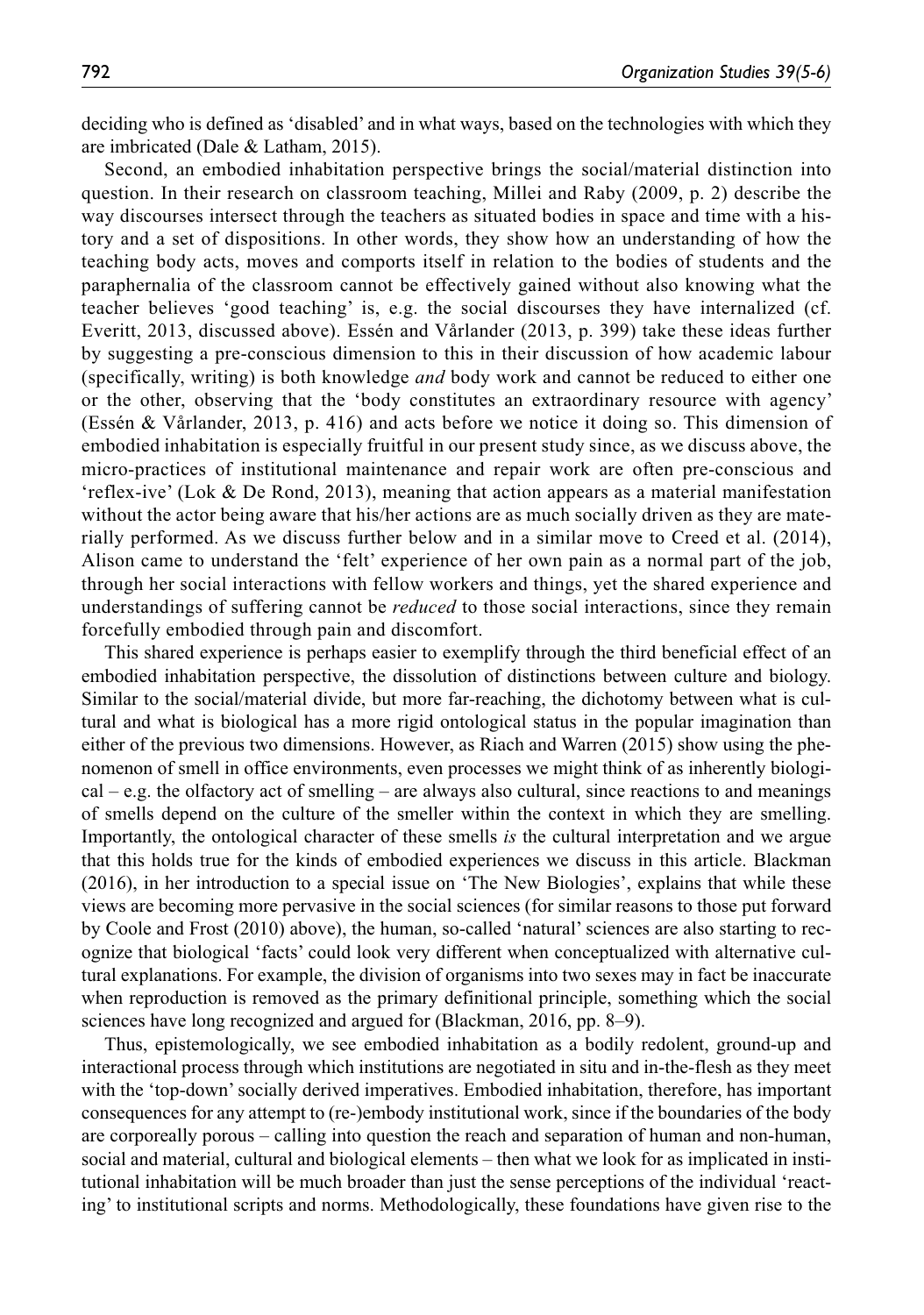process we describe below, beginning with the power of Alison's photographs to evoke her bodily experiences in the field.

### *First stage: Photo-interview*

Using the photographs as a prompt, Samantha questioned Alison about her sensory and experiential recollections from the field, following the principles of 'participant-led photo interviewing' (Vince & Warren, 2012). This is a technique where research participants produce a set of photographs in response to a study theme before being questioned about them by the researcher. The aim is to bring the participant's subjective *material* experiences to the fore (as depicted by the photographs) in order to set the agenda for the interview. The researcher probes points of interest as per classic conventions for qualitative interviewing to explore often tangential but rich themes in relation to the research topic, which often draw in spatial, material and aesthetic elements of the photographer's emplaced body (Pink, 2009; Shortt, 2015; Warren, 2008). Thus it was the visual manifestation of the material, embodied, dimension of Alison's fieldwork that gave rise to the ideas within this article and our contributions to theorizing institutional inhabitation and maintenance work as materially infused.

Photographs are valuable 'sensory windows' that open out onto the participant's world (Pink, 2009; Warren, 2012). Although photographs can never be seen as truth, their striking resemblance to (what we commonly perceive as) reality means that they have an allusive power to evoke bodily recollections and experiences which are immediate and direct in ways that words are not (Barthes, 1982; Wagner, 1979). This evocation is particularly so for the photographer who, upon later viewing, is forcefully 'transported' back to the place, time and sensations when the photograph was taken. But this process also happens for other viewers as they place themselves empathetically in the place of the photographer when looking at the image (Strati, 1999). Indeed, this 'point of view' effect is one of photography's most striking features since it positions the viewer in a (seemingly) direct relationship with the scene. This effect enables a particular subject position and ethical relation with what is viewed (Campbell, McPhail, & Slack, 2009; Mulvey, 1989) and evokes a semblance of shared bodily experience (Scarles, 2009).

As the two authors worked through all the photographs, Alison explained the stories behind each photograph, and the photographs (and notes made about their associated narratives) were classified into groups based on the kind of bodily experiences they stood for. This first stage of analysis was led by bodily concerns – the autoethnographic experiences of cold, fatigue, noise, smell, strain and so on and how these intersected with the tasks being performed, what Spry (2001, p. 724) refers to as 'emancipating the body from the shadows' of academic research (see Table 1). Themes that did not speak from the body were discarded at this stage.

### *Second stage: Auto-ethnographic theming*

As the photo-discussions unfolded, the classifications were further informed and renegotiated by Alison's knowledge of the wider data set and the extent to which she recollected her experiences were ones that had been shared with the other waste workers at RSME. Table 1 shows further detail of this process, with the first three rows showing themes identified from Alison's photographs that were also shared with RSME's waste workers (as noted in her field diaries). In this sense, the data which drove this article are initially autoethnographic in character. Although several 'auto-ethno' relationships are possible (Denshire, 2013) the validity of all variants of autoethnography stems from the extent to which accounts 'intimately connect the personal to the cultural  $\ldots$  the micro with the meta' (Boyle  $\&$ Parry, 2007, p. 186). As Ellis, Adams and Bochner (2011) summarize, good autoethnographers write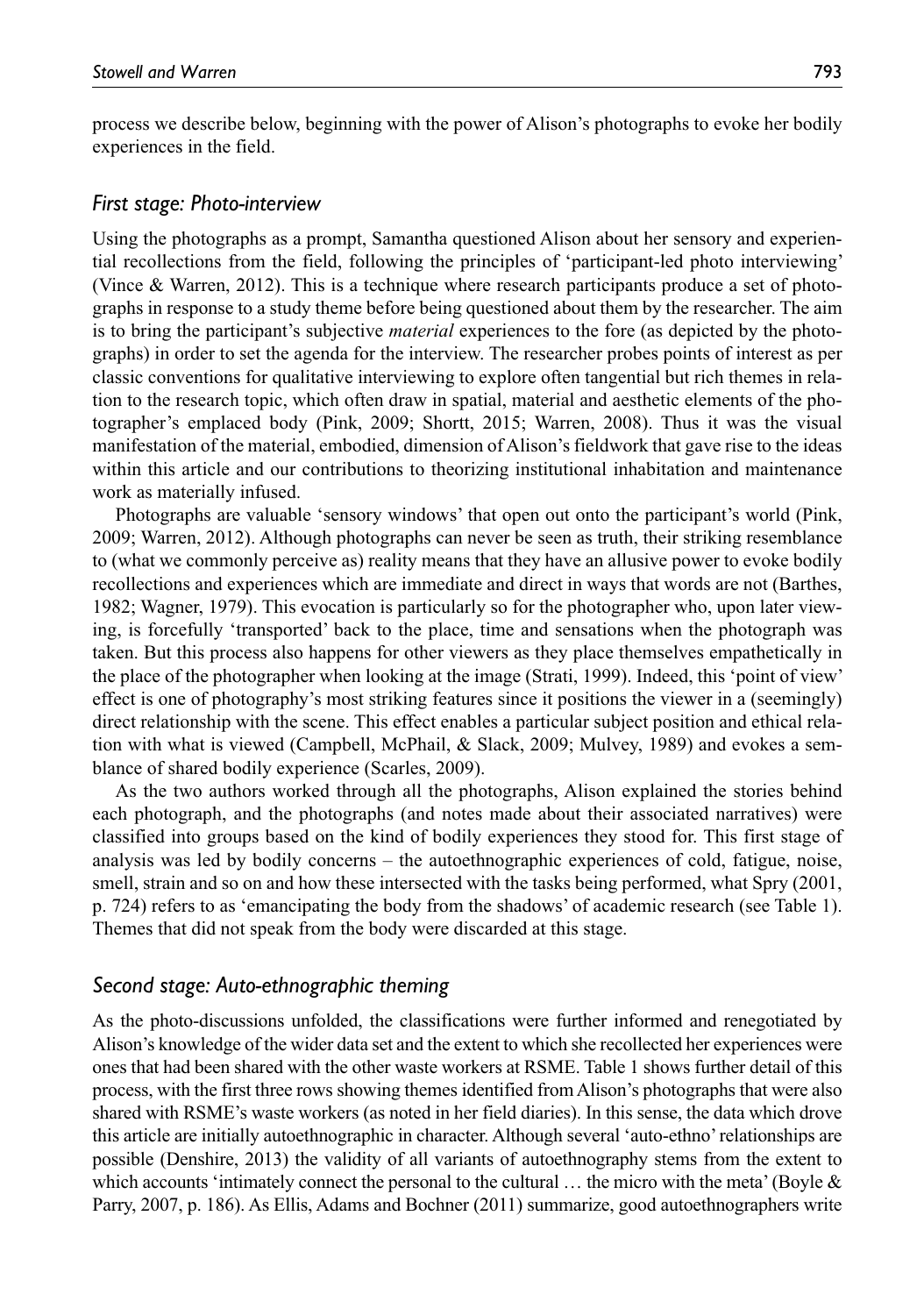| Photo subjects (selected)                                                                                                 | Code                      | Theme                     | Form of embodied<br>inhabitation |
|---------------------------------------------------------------------------------------------------------------------------|---------------------------|---------------------------|----------------------------------|
| 5. Large delivery consignment waiting to be<br>booked in                                                                  | Lifting (and<br>shifting) | Strenuousness*            | Valuing suffering                |
| 41. Close-up of a central processing unit that<br>has been thrown on the floor                                            | Lifting<br>(empowerment)  |                           |                                  |
| 69. Cages full of precariously stacked<br>computers and their peripheries                                                 | Agility (risk)            |                           |                                  |
| 38. Hurting, cold, bleeding and cut hands<br>39. Plasters                                                                 | Pain<br>Bleeding          | Bleeding and<br>blisters* | Silencing suffering              |
| 43. Close-up of the inner workings of a<br>central processing unit, showing wires, circuit<br>board, memory chips, screws | Scratches/cuts            |                           |                                  |
| 45. Different types of central processing units                                                                           | Tools (pain)              |                           |                                  |
| 28. Simon not wearing mask                                                                                                | Smell                     | Stench*                   |                                  |
| 29. Vacuum device for phosphorus, open air.                                                                               | Smell                     |                           |                                  |
| 77. Smoking area at the recycling plant                                                                                   | Smoking                   |                           |                                  |
| 49. Standing, sorting and separating the<br>plastics and metals on the conveyor belt for<br>the chipping machine          | Standing                  | Endurance/<br>stamina     |                                  |
| 51. Back end of separating machine                                                                                        | Standing                  |                           |                                  |
| 52. Open-air conveyor belt                                                                                                | Standing                  |                           |                                  |
| I. Warehouse doors                                                                                                        | <b>Exposed</b>            | Cold                      |                                  |
| 34. Granulation machine out in open air                                                                                   | Open                      |                           |                                  |
| 76. Smoking area away from building<br>(exposed to elements)                                                              | Standing                  |                           |                                  |

**Table 1.** Sample of first and second stage analysis: developing embodied themes.

\*Embodied themes that were also found in wider data set

about their own experiences of being in a particular setting while at the same time 'consider[ing] ways others may experience similar epiphanies … us[ing] personal experience to illustrate facets of cultural experience' (Ellis et al., s. 2). This blurring of the 'distinction between researcher and researched' (Doloriert & Sambrook, 2009, p. 30) is particularly important because the body is 'positioned as the focal point [for] heuristic and theory' (Allbon, 2012, p. 67) beyond the researcher's own lived experience. This means that an empathetic engagement with the field begins *from* the researcher's body as an inside-out approach to researching culture rather than an outside-in dynamic – a process which fits with our theoretical position that embodiment is intercorporeal and understood through interactions (Adamson & Johansson, 2016; Riach & Warren, 2015).

# *Third stage: Mining of wider ethnographic data set*

Alison then returned to her fieldnotes to expressly look for instances of interactions with the RSME workers on these embodied themes. Those that did not appear to resonate with the experiences of the waste workers (as recorded in her diaries) were set aside. For information, we have shown examples of these in the final two rows of Table 1. Thus those themes where a greater degree of interaction was apparent were emphasized while the themes not explicitly shared with the waste workers were discounted (see Table 1). The outcome of this process were the three vignettes of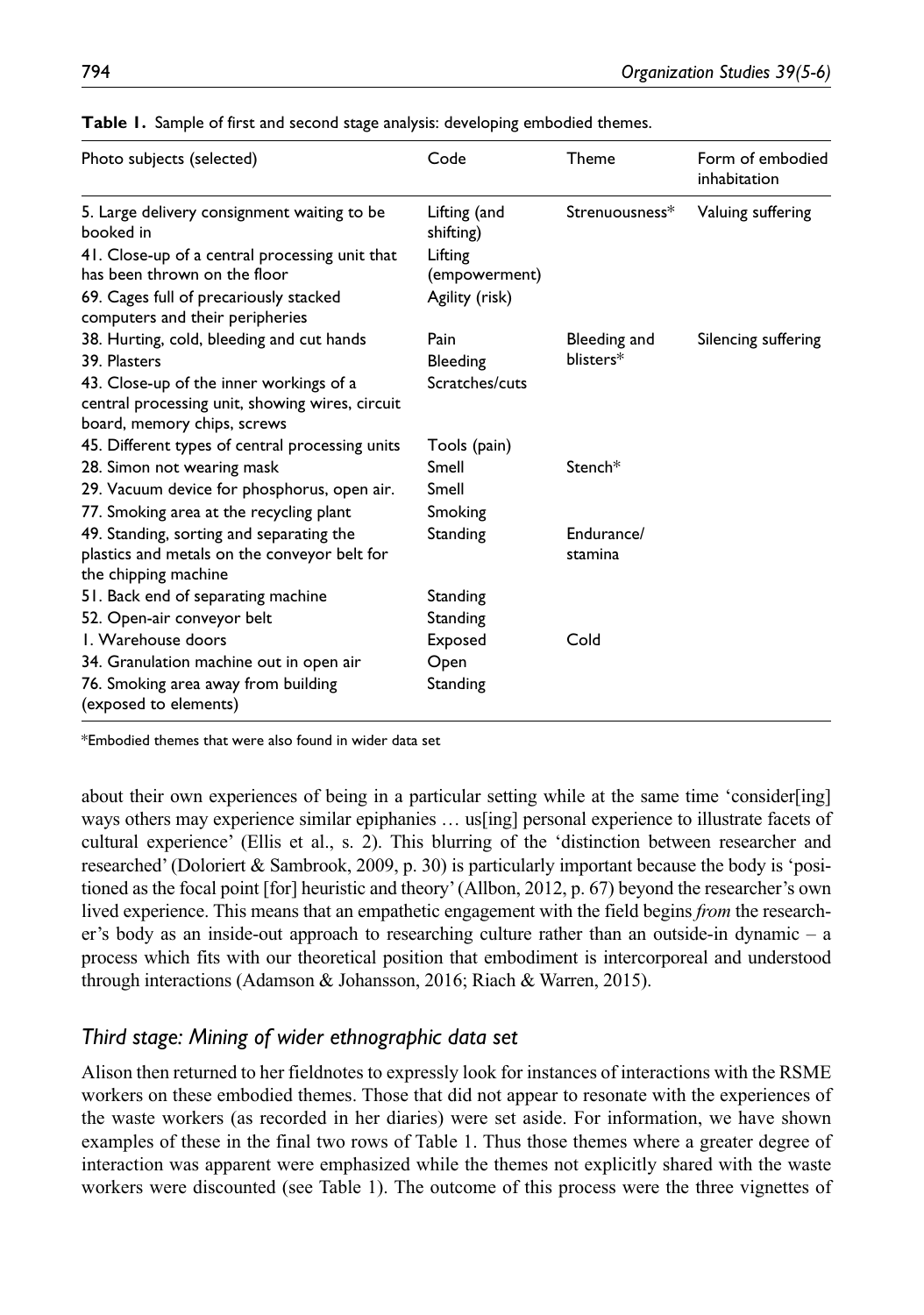embodied inhabitation we present below: (1) strenuousness (2) bleeding and blisters; and (3) stench. We have taken these to represent an overarching theme of 'suffering', which in turn make up the two forms of embodied institutional work – valuing and silencing suffering – that were central to maintaining the institution of 'safe work' at RSME.

As we have already discussed, the value of autoethnographic data is in its ability to connect subjective experiences to others' realities. The extent to which a researcher can empathize authentically with their research participants has been a subject of long-running debate in qualitative research (e.g. Adamson & Johansson, 2016; Coffey, 1999) and this is perhaps particularly so when we are considering empathy at the level of felt experience. 'Our own sense of personhood – which will include age, race, gender, class, history, sexuality – engages with the personalities, histories and subjectivities of others present in the field' (Coffey, 1999, p. 57). With this in mind, a reflexive account of Alison's subject position vis-a-vis the workers at RSME is important. Alison is female and was gathering data in an exclusively male environment characterized by manual labour and, as we present below, harsh working conditions. Furthermore, the waste workers occupied 'lower' socio-economic classifications and were minimally educated (Bozkurt & Stowell, 2016).

All this might suggest that it would have been difficult for Alison to share much in common with the waste workers, given that she apparently came from a very different world – of intellectualism and relative privilege – not to mention being a different sex. However, recent writing on 'embodied intersectionality' (Adamson & Johansson, 2016, p. 2205) cautions us not to overplay the monolithic significance of traditional social categories – such as gender, race, age and class. Doing so has the potential to obscure complex and subtle similarities and differences between and within seemingly quite different individuals, 'the compositions of which become salient in particular circumstances' (Adamson & Johansson, 2016, p. 2205) Alison's biography is not that of a 'typical middle-class academic'. Her pre-academic career was in information technology, a heavily male-dominated environment, and prior to returning to study as a mature student, her workingclass social and occupational life had brought her into contact with people from similar backgrounds and life experiences to the RSME waste workers. Alison had worked in a garden centre, as bar staff and in property maintenance working closely with builders and tradesmen. As she negotiated her fieldwork relationships, Alison shared these details to reduce the apparent distance between her own subject position and those of the waste workers, often during frequent cigarette breaks – another source of connection between them.

Although we do not claim that Alison's experiences could ever be directly commensurate with those of the waste workers, as Mason and Davies (2009, p. 601) point out, sensory and/or aesthetic experiences seem particularly amenable to empathetic connections beyond 'abstracted social categories'. This is a cornerstone of Kantian aesthetic theory and that which links the subjective to the universal: 'What one feels derives from a process which everyone can feel; therefore what one feels, although *one* feels it, is not private, but public' (Zimmerman, 1967, p. 393; emphasis in the original). So although my pain, suffering, warmth or joy is almost certainly quite different *subjectively* from yours (and can never be known), we can agree that we all feel *something* and that allows for a sharing of experience (see also Strati, 1999).

With the above in mind, we see situated differences between researcher and participants as a *generative* space. Similar to Lok and De Rond's (2013) explanation of practice breakdowns, we contend that Alison's unfamiliarity with the setting and differences in subject position located her as an 'outlier' through which the significance of bodily endeavour in the disassembly and recycling or computers was all the more apparent. By being 'different' she was able to legitimately highlight bodily matters that the workers had long taken for granted or deemed irrelevant to their work. Of course, there were unavoidable identity performances and/or impression management as each party projected a certain image of themselves to the other (Coffey, 1999). But as we illustrate in our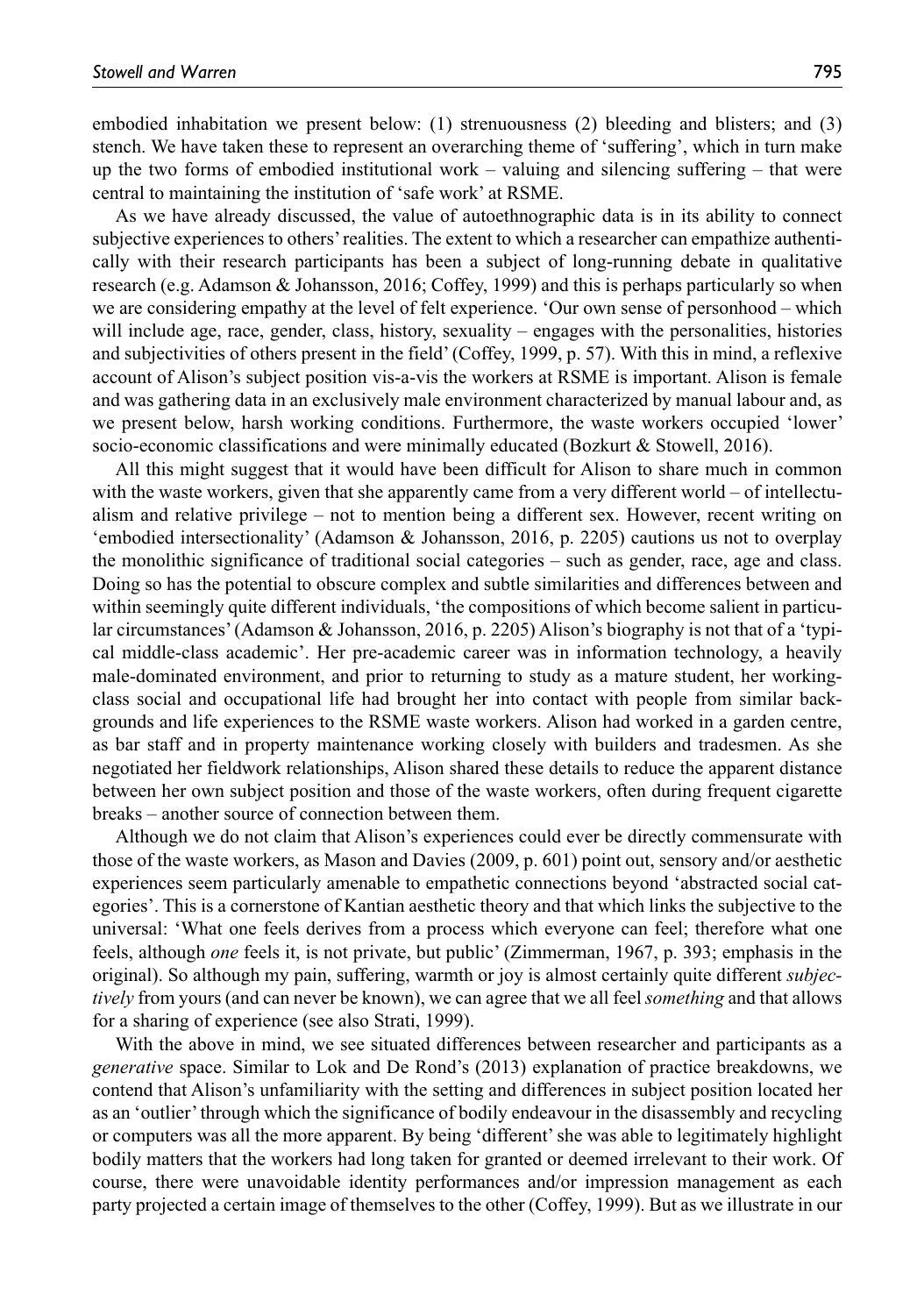data below, we contend that these processes are instructive rather than obstructive, since they spotlight the workers' desired identities and behaviours, throwing their everyday normalization into relief, e.g. tough, resilient masculinity in the face of ongoing bodily suffering.

In the data below we juxtapose relevant excerpts from the BATRRT document and extracts from RSME policy and organizational documents with Alison's photographs and entries from her field diaries. For the most part, we have left these data to 'stand alone' with limited explanatory context, so as to show the disjuncture between the espoused logic of the organization and the bodily realities of performing the role.3 In so doing, we aim to highlight the institutionalization of pain and suffering of the actors involved. In order not to overly clutter our presentation, we have included additional data in Table 2 to provide further illustration for the discussions that appear in the main text. The findings presented below are then taken forward into our discussion of legitimating discourses, explaining why workers normalize their suffering as 'part of the job', yet without outright rejection of or resistance to health and safety imperatives maintaining safe systems of work as an institution.

# **Recycling Computers at RSME: Embodying the Maintenance of the Institution**

We begin with an overview of the process undertaken by the workers at RSME, before moving to our three vignettes: strenuousness, bleeding and blisters, and stench.

Waste is recovered or disposed of *without endangering human health* or the environment. (Defra, 2006, p. 2, our emphasis)

We are pioneers and early adopters of many modern recycling techniques. Our processes are rigorously tested and constantly improved. (RSME Brochure, 2008, p. :3)

The recycling process begins when a consignment of computers arrives at RSME's warehouse. The waste workers physically haul the bulky, often grimy and sometimes sharp or broken equipment from the vehicles and tightly packed cages in which the goods are typically transported. The work is made harder because speed is of the essence, given that RSME's overriding aim is to process as many computers as possible per day, an objective very much bought into by the waste workers, who took pride in their swift work and high throughput of units.

Laughing, he saw I had not finished – *'you need to be quicker than that if you worked here*' he teased ... [Simon] reassured me that I was only doing the task to get an idea of what was involved … to be cost effective I would have had to strip 100 units a day! One every five minutes. (RSME Diary Extract, 2008, p. 17)

Considerable strength and agility was therefore required as well as a tacit bodily co-ordination between workers as they bent, stretched, twisted, balanced, took the strain, crawled into vans and hung precariously off cages in unpacking the load as fast as possible. Alongside the sheer physicality of the offloading task, a complex sorting operation was taking place. Workers distinguished often very similar components by eye and even seemingly by feel since they did not always look at the items they were handling, recognizing them solely by weight and shape and placing them in bins arranged to streamline subsequent recovery processes. This ensured the most efficient trajectory of the materials through the dismantling process and ultimately into a form that maximized their economic value. All the while, they joked, laughed, shouted and swore at each other over the noise of trucks and machinery. Monitors were stacked carefully on pallets ready to be transported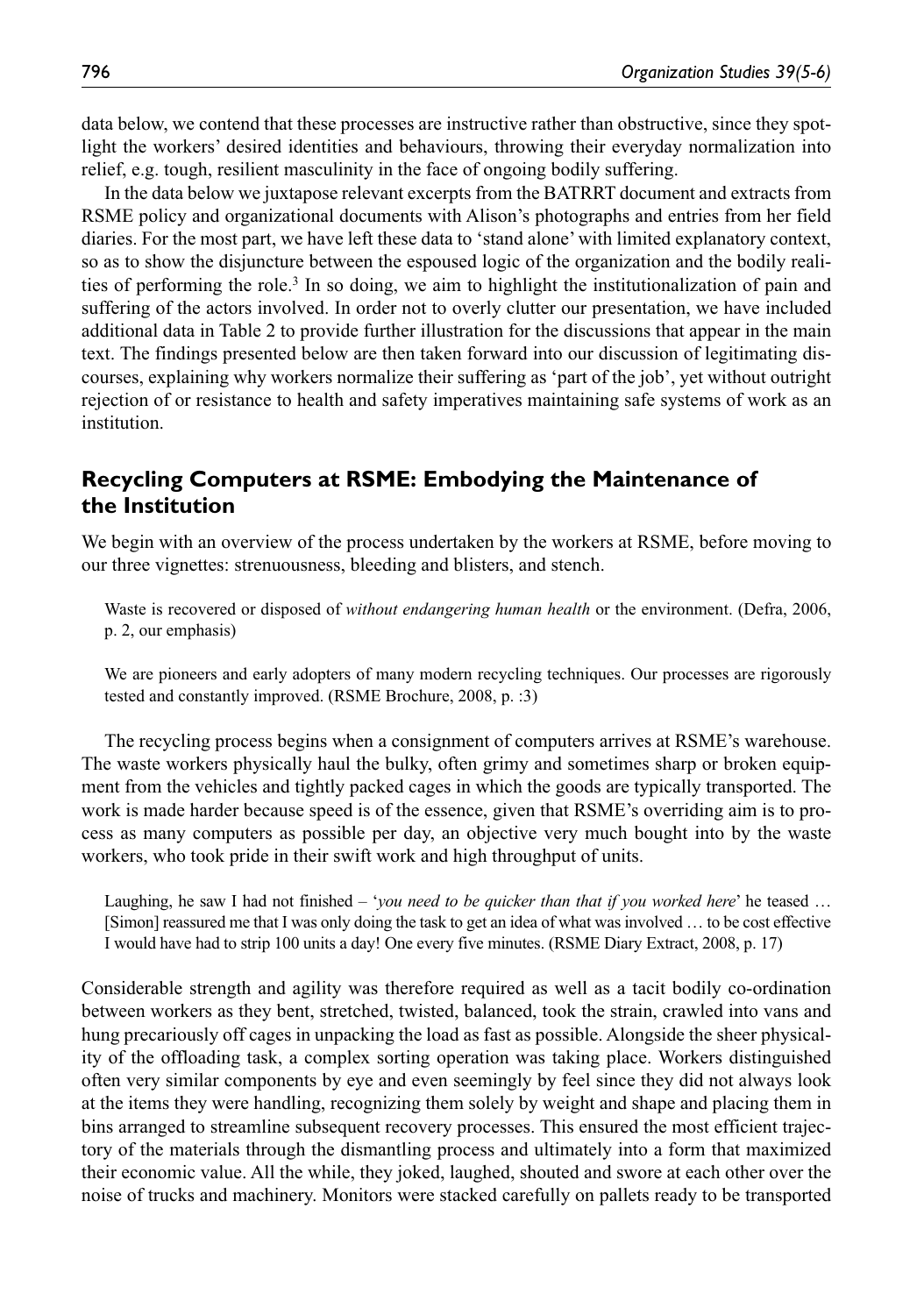| <b>Theme</b>                                       |                    | Data extracts                                                                                                                                                                                                                                                                                                                                                                                                                                                                                                                                                                                                                                                                                           |
|----------------------------------------------------|--------------------|---------------------------------------------------------------------------------------------------------------------------------------------------------------------------------------------------------------------------------------------------------------------------------------------------------------------------------------------------------------------------------------------------------------------------------------------------------------------------------------------------------------------------------------------------------------------------------------------------------------------------------------------------------------------------------------------------------|
| Embodying the<br>maintenance of<br>the institution | Field diary        | Simon told me that its usually a race between him and John for the<br>most number of units processed per day, and that they were the 'dream<br>team' everyone else wanted to beat. I don't think they got bonuses or<br>anything, just seemed to be friendly competition - but RSME seem to be<br>the winner?! (RSME Diary Extract, 2008, p. 61).                                                                                                                                                                                                                                                                                                                                                       |
| Strenuousness                                      | <b>RSME</b>        | A [training] session on how to reduce the risk of musculoskeletal<br>disorders (MSDs), a common form of workplace injury, is provided<br>(RSME Occupational Health Brochure, 2009, p. 2).                                                                                                                                                                                                                                                                                                                                                                                                                                                                                                               |
|                                                    | Field diary        | Kyle and Jack taking the p*ss out of Denny for making [straining] noises,<br>calling him a wuss [weak, timid person] (RSME Field Diary, 2008, p. 38).<br>Jack was rubbing his back between stripping units. I asked him if he was<br>OK and he dismissed my concern, saying that he was made of 'tough<br>stuff' (RSME Field Diary, 2008, p. 54).<br>Asked the guys why they do the job when it's such hard work  'honest,<br>hard graft', 'beggars can't be choosers', as well as Simon who said he liked<br>doing something important [saving the planet]. This got a laugh, but<br>it was good natured and I think others thought that too but wouldn't<br>admit it (RSME Field Diary, 2008, p. 76). |
| Bleeding and<br>blistering                         | Field diary        | At the smoke break I asked the guys if you get used to knocking your<br>hands? [Simon] replied in the seven years he had worked there 'You<br>never get used to that, they always hurt', John and Joe nodded their heads,<br>saying 'It's just part of it, you've got to get the stuff out one way or another<br>otherwise why bother?' (RSME Field Diary, 2008, pp. 46-47).                                                                                                                                                                                                                                                                                                                            |
| Stench                                             | <b>RSME</b>        | [CRT's] are  dismantled safely and responsibly by our trained<br>and qualified employees  each unit is tracked  Ensuring a fully<br>transparent audit trail for our customers  is the proud holder of<br>ISO9001 Quality Management accreditation  we have also been<br>awarded ISO14001 (RSME website, 2009a, s. 1-6).                                                                                                                                                                                                                                                                                                                                                                                 |
|                                                    | <b>Field Diary</b> | Looking around I could see one man wearing a protective mask and<br>gloves but no one else, which I remarked upon to [Joe] - 'We provide<br>them but we cannot force them to wear them  I come over every day and<br>the foreman is trusted to keep an eye on what's going on  however you<br>cannot force them to wear them' (RSME Field Diary Extract, 2008: 37-41).                                                                                                                                                                                                                                                                                                                                  |

**Table 2.** Additional data to support empirical observations.

by fork-lift truck to the hazardous waste unit, and keyboards and mice had their wires removed with hand cutters as soon as they arrived – dropped or tossed with quite some dexterity into their respective storage containers. The central processing units (CPUs: the main computer bodies) were piled up in specific ways so as not to topple over while awaiting removal to the workbenches for disassembly.

We now turn to our vignettes of embodied inhabitation which together show how the RSME waste workers 'valued and/or silenced their suffering' and which we argue represents embodied institutional maintenance work.

# *Strenuousness: Lifting, shifting, throwing*

'40. Removal may be by manual or mechanical means. Items should be safely removed as a whole where the material items concerned are hazardous and to do otherwise would lead to manifest pollution of the waste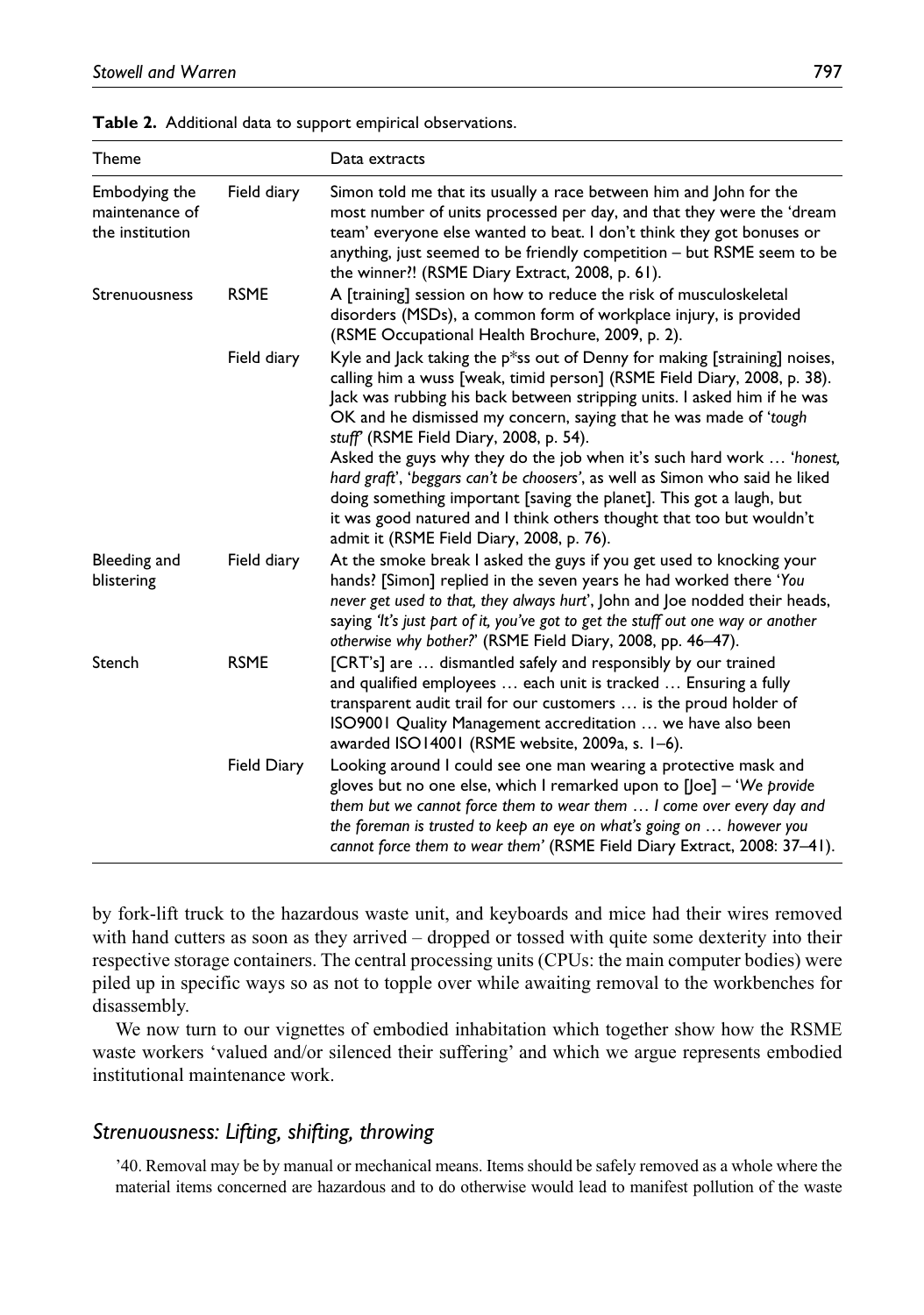stream. Items may be removed as materials where the benefits gained by their removal, as a whole in health and safety or environmental terms, would be disproportionate to the costs involved. (Defra, 2006, p. 9)

Using advanced [recycling] equipment our trained employees separate WEEE … Our recycling facilities are managed to ensure the highest standards of quality and safe working practices. (RSME, 2009 Website s. 3-6)



**Photo Series 1.** Strenuousness, dropping the computer.

The BATRRT simply states that component extraction should take place 'manually or mechanically' (Defra, 2006, p. 8). There is nothing concrete in this policy or RSME's guidance that explains how these activities can be achieved. The expectation is that the workers know how to access and remove the necessary screws and the circuit boards and cut off the surplus wire. However, in practice this was somewhat different, as Alison discovered, feeling 'an idiot' or 'clumsy' when she was unable to loosen the screws. Despite being shown a 'bewildering' array of tools, depending on the type of fixing, to either use in a traditional unscrewing action or as levers to free the seal or damaged screw heads, it was evident that she was not up to speed.

[Simon] gave me some advice – '*smash it on the floor*' if it does not open … I had no idea what height to drop the CPU from and my first attempts were pathetic with the unit just denting. Raising the part to head height seemed to work! The computer hit the ground with a satisfying thud ... [Simon] could see I was tired … he laughed when I told him my hands, legs, arms all ached – he said I would get use[d] to it … I asked the guys if smashing the computer [CPU] was the only way and was told unanimously '*That's just what we have to do…. It's just how we do it.*' (RSME Field Diary, 2008, pp. 17, 20, 61, 86)

The photographs above were taken to remind her of this strenuous act. Lifting a bulky computer case was not easy, requiring balance and timing, and it took several attempts for the case to break sufficiently to enable Alison to complete the removal of the components inside. While she was working, she was approached by the RSME CEO, who appeared fully aware that this was regular practice, and remarked, 'It was good to get your hands dirty when most of the time you had to think about things all day so doing something that was physical was good' (RSME Field Diary, 2008, p. 20). This sentiment seemed to condone the strenuous and dangerous activity, despite RSME's policy to the contrary. Likewise Simon's reassurance above that 'she would get used to it' shows the legitimation and taken-for-granted-ness of bodily suffering. Indeed, this seemed to be a pattern throughout the disassembly crew, with notes from Alison's field diary recording similar observations (see Table 2).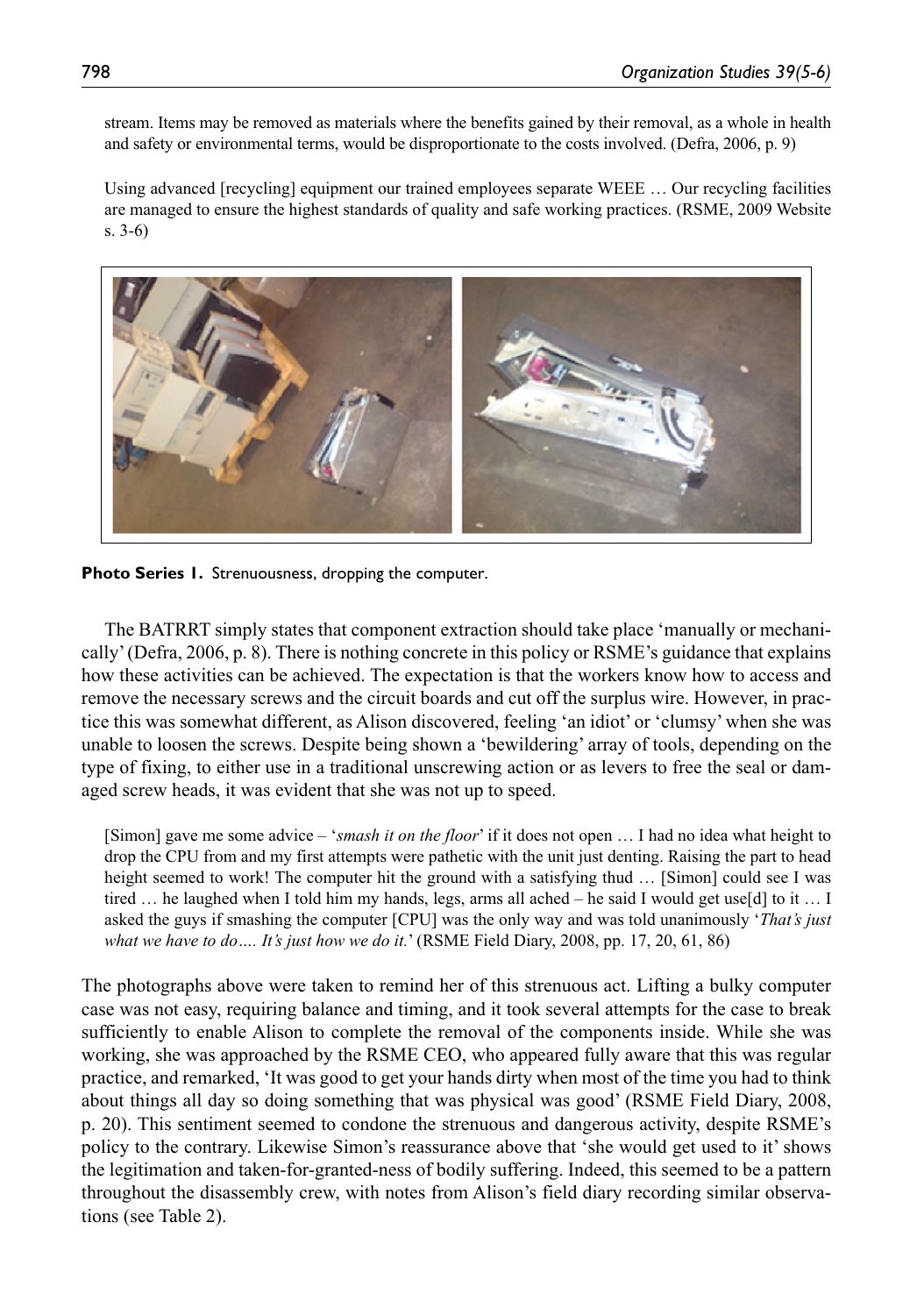

**Photo Series 2.** Bleeding and blisters.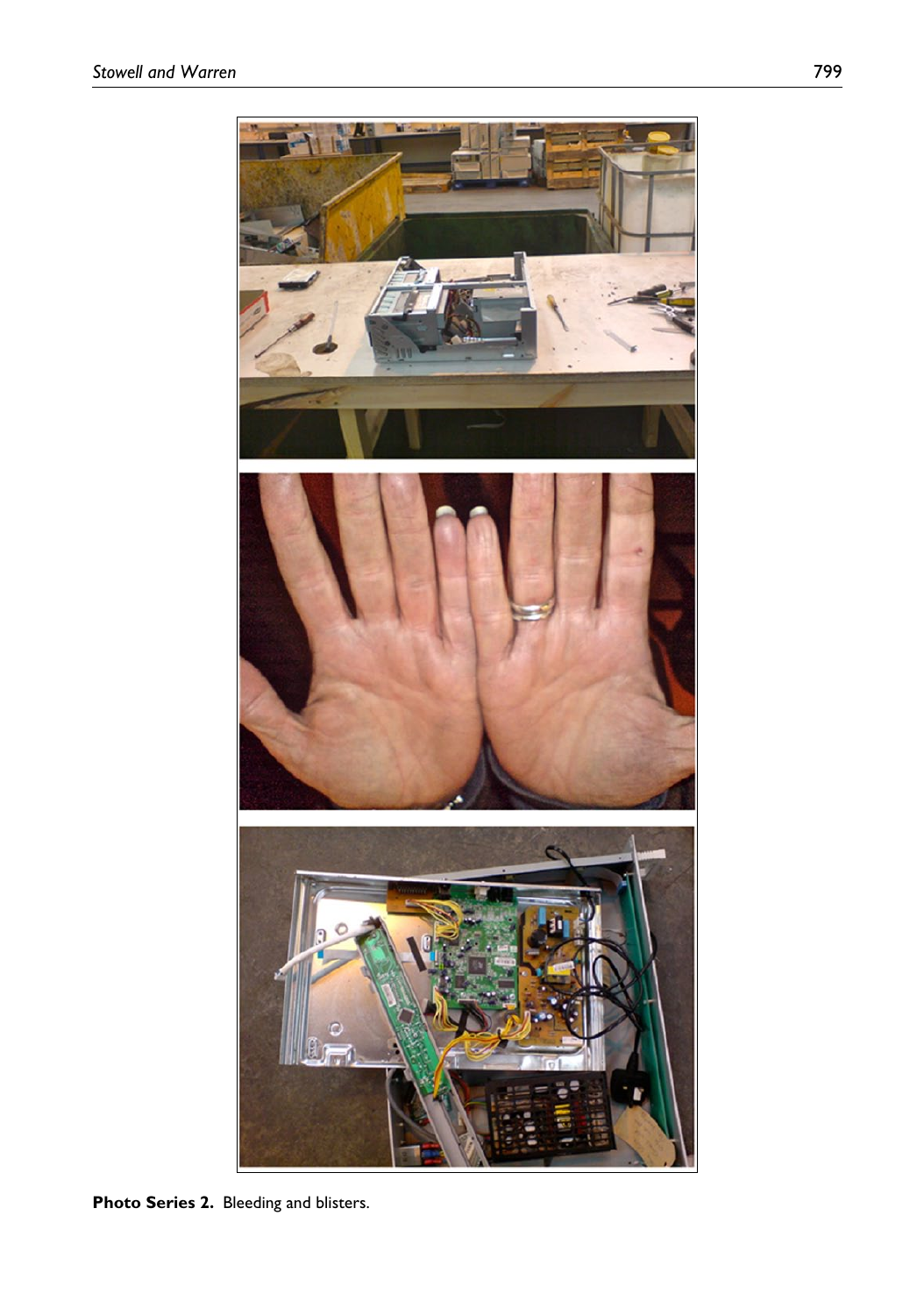# *Bleeding and blisters: intricate, confined work*

116. Safe systems of work should be devised to ensure, so far as is reasonably practicable, the health and safety of workers. Dutyholders should ensure that control of risk is achieved by implementing controls that prevent exposure. (Defra, 2006, p. 19)

RSME are committed to ensuring, so far is reasonably practical, the health, safety and welfare at work ... employees are expected to observe the company's rules, policies and procedures, which are designed to provide a safe and healthy environment. The policy is communicated to all persons working under the control of the company upon induction … and is posted in prominent positions at all sites. (RSME Health and Safety Policy, 2008, p. 1)

The BATRRT document acknowledges that the type of work associated with computer disposal can 'expose workers to risks from … cuts and lacerations, musculo-skeletal injury' (Defra, 2006, p. 19) and this was taken seriously in the RSME health and safety policy and indeed by the waste workers themselves. Specialist gloves were provided to guard the waste workers' hands while they removed the circuit boards. But as Alison quickly realized, the bulky fabric inhibited her ability to move her hands inside the tight spaces of the CPU case to extract the different components. Because of this inhibition, very few of the RSME waste workers actually wore their gloves despite being regularly injured, yet they still cautioned Alison to wear hers.

[Simon] provided words of caution, '*Be very careful of your fingers as the circuit boards are sharp, you can cut yourself without realizing'*. Wearing gloves, I attempted to remove the board but could not get my hands into the corner of the opened unit. The screwdrivers and screws were so tiny and the gloves were bulky and extremely thick … after a short while I found myself mirroring [Simon] and not wearing any as it was easier that way … but by lunchtime I had managed to lacerate my fingers several times … there were no more plasters available in the warehouse first aid kit. (RMSE Field Diary, 2008, pp. 17–19)

The only way to ensure safety in this instance appeared not to do the job, positioning suffering as a necessity, as further data in Table 2 shows. This necessity of suffering became abundantly apparent to Alison when she was requiring sticking plasters to the extent that she depleted the organization's supply, which resulted in her being teased. They also told her stories – somewhat proudly – of wounds and the ability to endure repeated injury, for example, 'You never really get used to [hand cramps] … they always hurt' and she was shown many scars workers had accumulated over the course of their employment.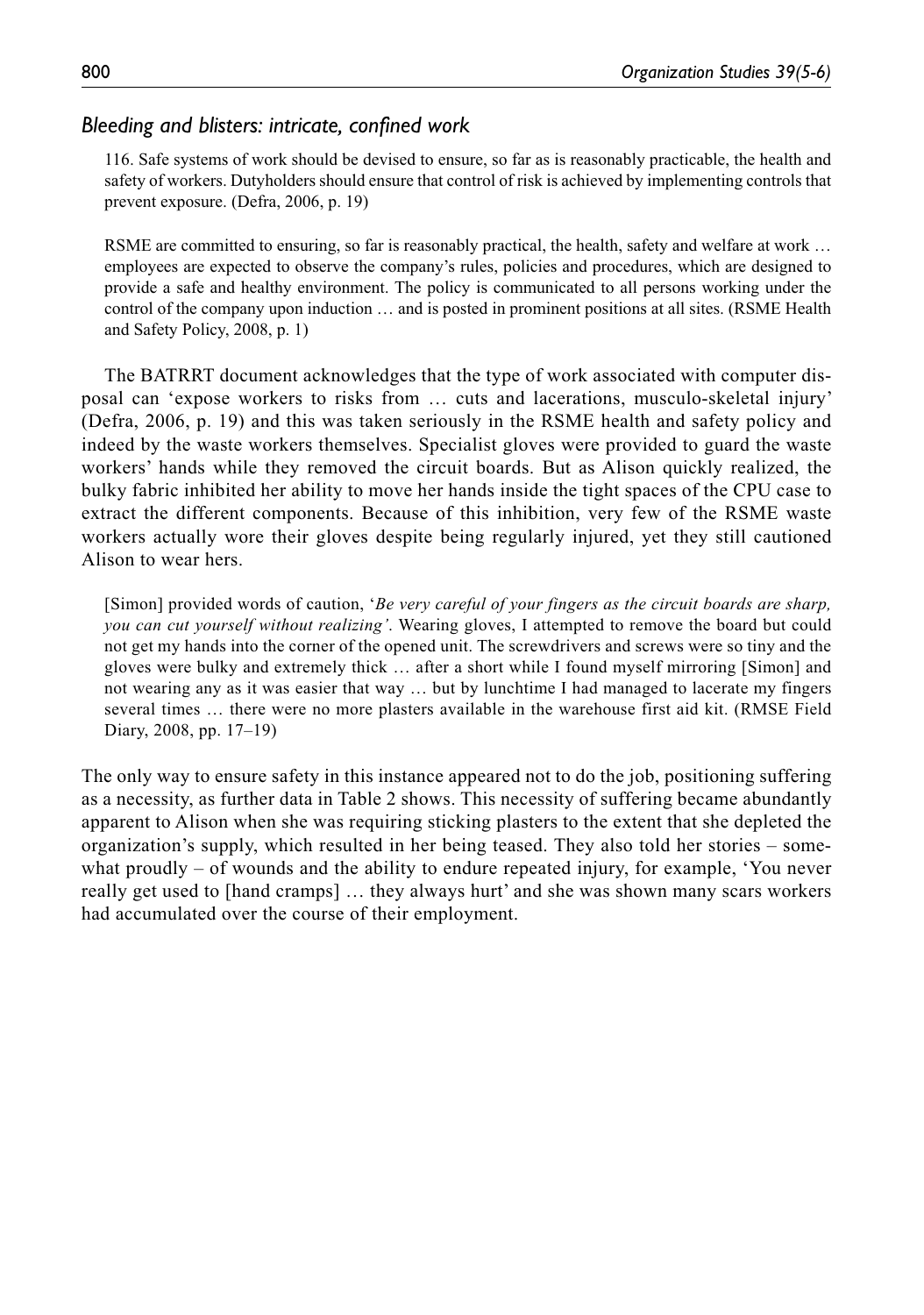

**Photo Series 3.** Stench.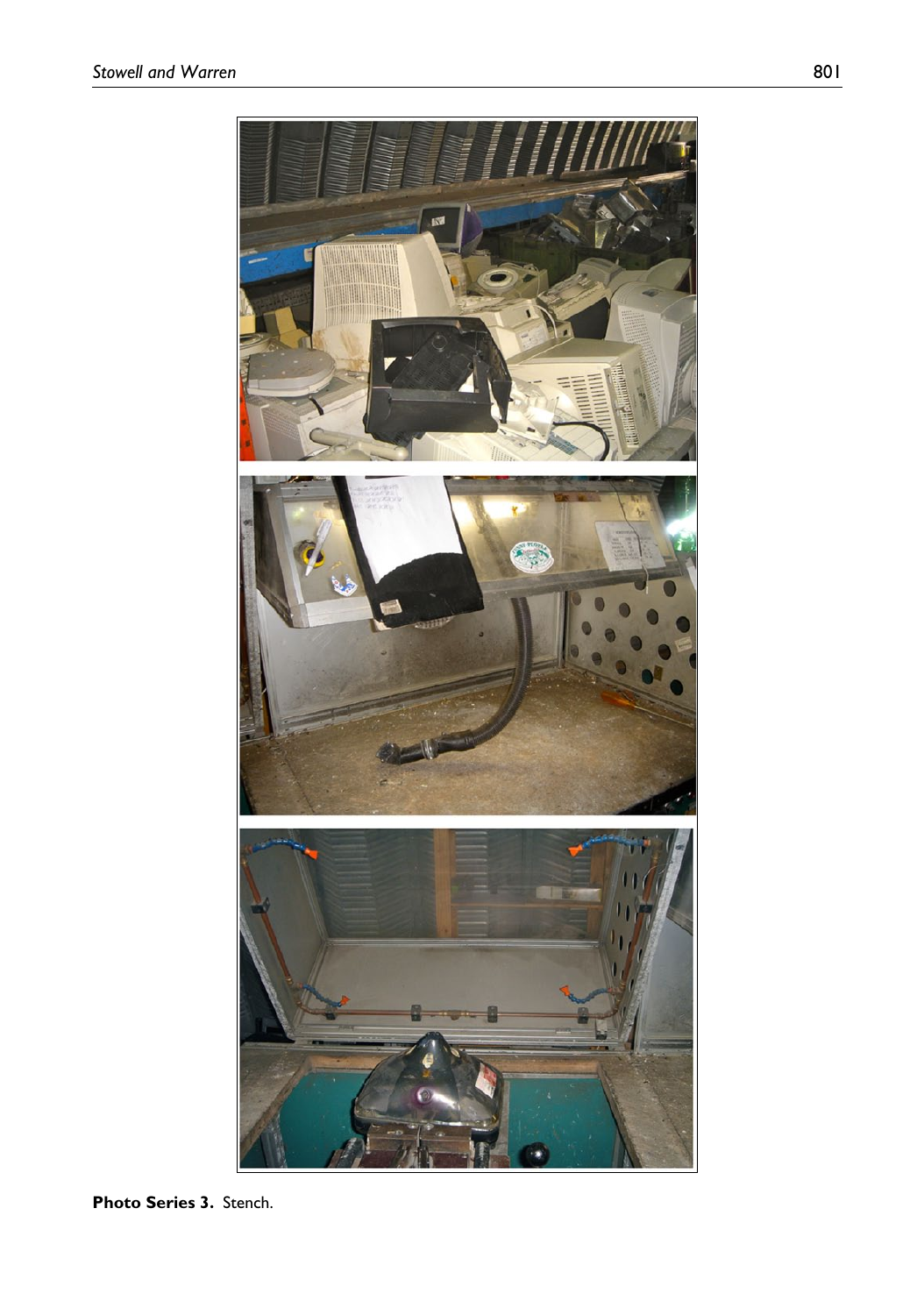### *Stench: Ambient inhalation*

'82. Handling of CRTs can present a danger of implosion. As a consequence, safe systems of work will need to be used to control the risk to operators. This would typically include enclosure of the process to prevent flying glass entering the working area. (Defra, 2006, p. 15)

Our [yards] are managed to ensure the highest standards of quality and safe working practices. (RSME Health & Safety and Quality Assurance 2010, website s. 9)

Given that cathode ray tubes (CRT) are considered one of the higher-risk hazards associated with computer recycling, the BATRRT prescribes extracting this substance through the separation of 'the lead-containing cone glass' by 'using a hotwire, laser or cutting disc' (Defra, 2006, p. 15) and RSME state that they are dismantled safely and responsibly. Adopting these practices maximizes phosphorus extraction while minimizing contamination of the other materials in the monitor, protecting the financial value to be gained from selling each substance as unadulterated. Despite including additional specific usable advice, this straightforward, rational account – albeit safety cognizant – could not have been further away from the realities of actually performing the task. Alison took the photographs above as a reminder of the acrid stench that arose from dismantling CRT monitors and, when viewing these images, she still recoils at the sensory memory of visiting the hazardous waste team. Such is the allusive power of the photograph to evoke bodily recollection.

Entering the hazardous waste area I was overpowered by the stench, the smell hit the back of my throat making it hard to breathe for a few moments, it felt as if my nostrils were trying to close. I had never smelt anything like it; it was vile … potent … leaving a metallic taste in my mouth. … The [disassembly] unit was well ventilated, as it had no doors ... *'This is the most boring job ever and the guys all have to wear masks and protective clothing'* Simon told me. (RSME Field Diary Extract, 2008, pp. 6, 37–41)

Procedures appeared to be being properly followed (separate, enclosed work area, shrink-wrapped monitors, masks and gloves); however, the air was still thick with particles. Even though Alison was observing in a well-ventilated 'open air' unit, she could still taste the acrid tang in her mouth and feel burning in her nose – nothing stopped the stench from stinging her airways. Despite this discomfort, Alison noticed that not all workers were wearing protective clothing and it was not immediately obvious to her that it had been provided (see Table 2). It was not as if the waste workers were not aware of the dangerous effects of working with phosphorus, and this disregard for health and safety was puzzling given that in other situations the workers did wear the correct personal protection equipment when they could. When entering the recycling areas for example, workers wore a boiler suit, steel toecap boots and on occasions high visibility waistcoats, jackets and hard hats.

The three vignettes above – 'strenuousness, 'bleeding and blisters' and 'stench' collectively make up the 'suffering' that must be endured to adequately undertake the task of computer recycling, at RSME at least. Theoretically, we have read these data through an 'inhabited institutions' lens to draw out the mechanics of micro-level processes of bodily interaction through which Alison made sense of her own reality and through which we have drawn inferences about the embodied maintenance of safe e-waste recycling at RSME. The next section theorizes these findings.

# **Discussion: Embodying Maintenance Work**

Starting with the researcher's embodied inhabitation before empathizing with others in the field proved a powerful methodology to break down the ontological distinctions between 'people and things' in a variety of ways we have found useful for understanding how institutions are reproduced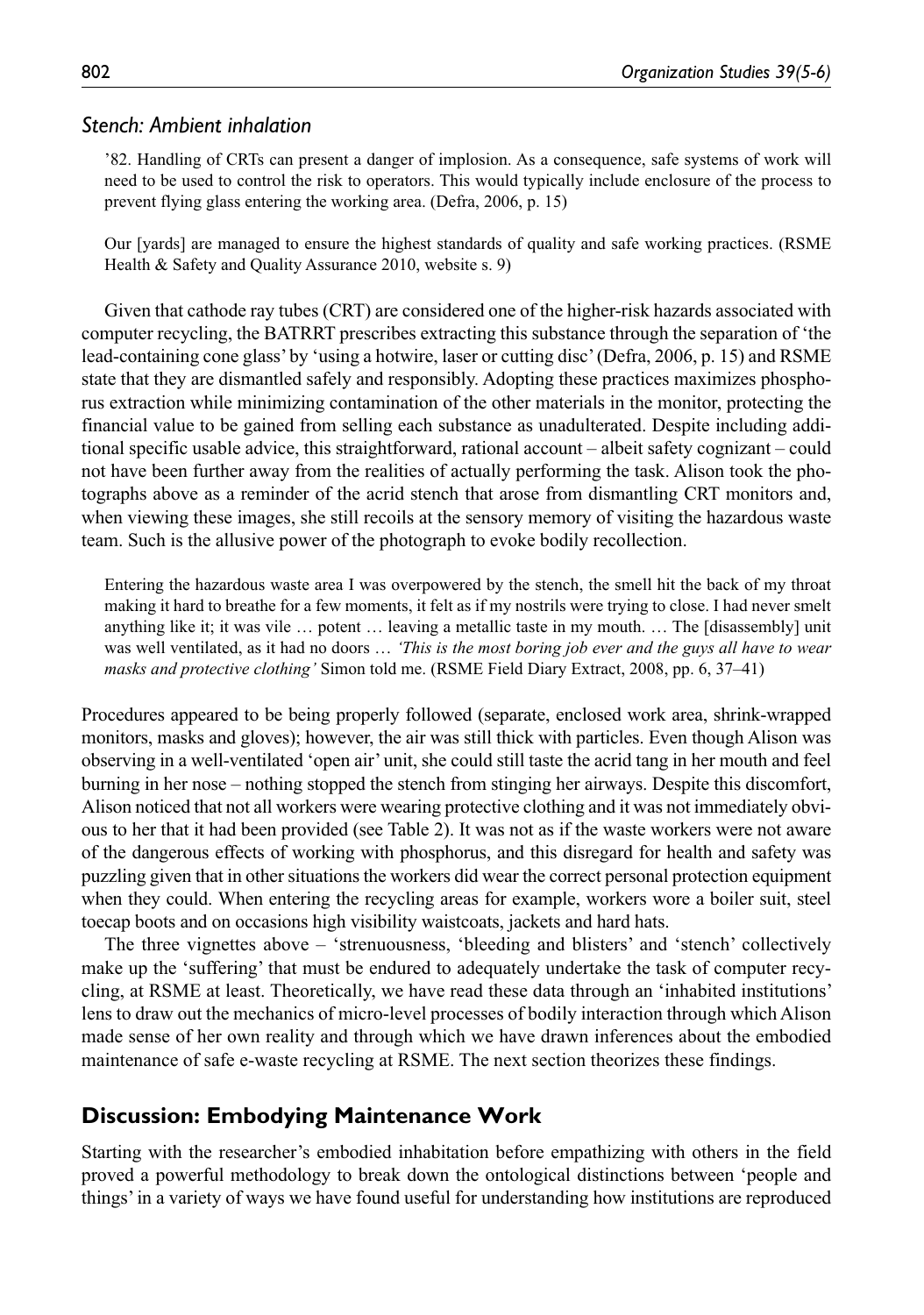and maintained. Despite their welcome focus on the negotiated social skill of the actors involved (Lawrence & Suddaby, 2006), emphasis on everyday routine, rituals and practices (Dacin et al., 2010; Quinn Trank et al., 2009; Zilber, 2009) and the small-scale micro adjustments institutional actors undertake to repair institutional breakdowns as they occur in the moment (Currie et al., 2012; Lok & De Rond, 2013; Micelotta & Washington, 2013), studies of institutional maintenance have hitherto conceptualized stability and order as disembodied and acontextual processes that overlook objects and the physical environment (Suddaby 2010). Even the inhabited institutions perspective, with its roots in symbolic interactionist traditions and claims to redress the disembodied view of institutions, could go further in considering material grounds (Hallett et al., 2009; Hallett  $\&$ Ventresca, 2006). Despite concepts such as 'embedded agency' (Delbridge Edwards, 2013, p. 933) and Bechky's (2011, p. 1162) aim of 'developing fully fleshed out theories', institutional inhabitation – on paper at least – remains strangely cerebral, cognitive and/or rational.

Our focus on embodied inhabitation is intended to address this lack. Earlier, we showed how it helps us pay attention to the blurring of boundaries between human and non-human, social and material and culture and biology in organizational research and here we extend these discussions to show how embodied inhabitation contributes to our understanding of the micro-processes that maintain institutions.

### *Embodied inhabitation: Destabilizing ontological boundaries*

In our vignettes, we first see how human and non-human are difficult to divide. In 'strenuousness', the configuration of the tool, the type of CPU case, condition of the fixing and the strength and agility of the worker come together in the worker's decision about how to break open cases. Second, the blurring of boundaries between hands, gloves, tools and CPU cases in vignette 2, 'bleeding and blisters', prevented the extraction of the circuit boards, necessitating unsafe practices to do the job. Third, the acrid 'stench' of the CRT disassembly area is both non-human – in that it is particles of the chemical itself (e.g. Riach  $\&$  Warren, 2015) but at the same time human – in the burning and stinging of the airways experienced by the workers. It is a striking example of the indivisibility of human from non-human that powerfully brings to life the more theoretical discussions we have engaged with in this article.

Undertaking the work herself as an outsider, Alison was able to surface experiences that the waste workers more usually took for granted. Lok and De Rond's (2013, p. 188) concept of 'reflexive normalization work' outlined above is helpful here. To recap, their term refers to the *involuntary* ways in which actors make sense of exceptions as 'business as usual' using their background stock of (institutionalized) knowledge and 'maintenance work can involve the paradoxical use of divergent actions to validate and strengthen the very principles these divergent actions threaten' (Lok & De Rond, 2013, p. 205). But to extend their ideas here, it is on account of *embodied* conditions that such improvisation and normalization are needed – the cases must be opened at all costs in order to maintain the 'green veneer' (Gregson et al., 2016) that e-waste recycling is safe, nonproblematic and a productive process – even though physically challenging. The body is both constitutive of the decision to throw the computer on the floor and simultaneously 'written out' in the reflexive normalization of the act and, importantly, this custom and practice is shared. Embodied inhabitation therefore allows a more sensitive contextual understanding of 'under the radar' micropractices, fully recognizing the vitality of non-human dimensions.

This 'writing out' shows how the body (material) is also caught up with the social. The encouragement Alison received from the waste workers to ignore her bleeding and blistered hands when dismantling the CPUs is an exemplar here. She found it impossible to carry out the dismantling task while wearing the protective equipment provided to ensure her safety, *while at the same time*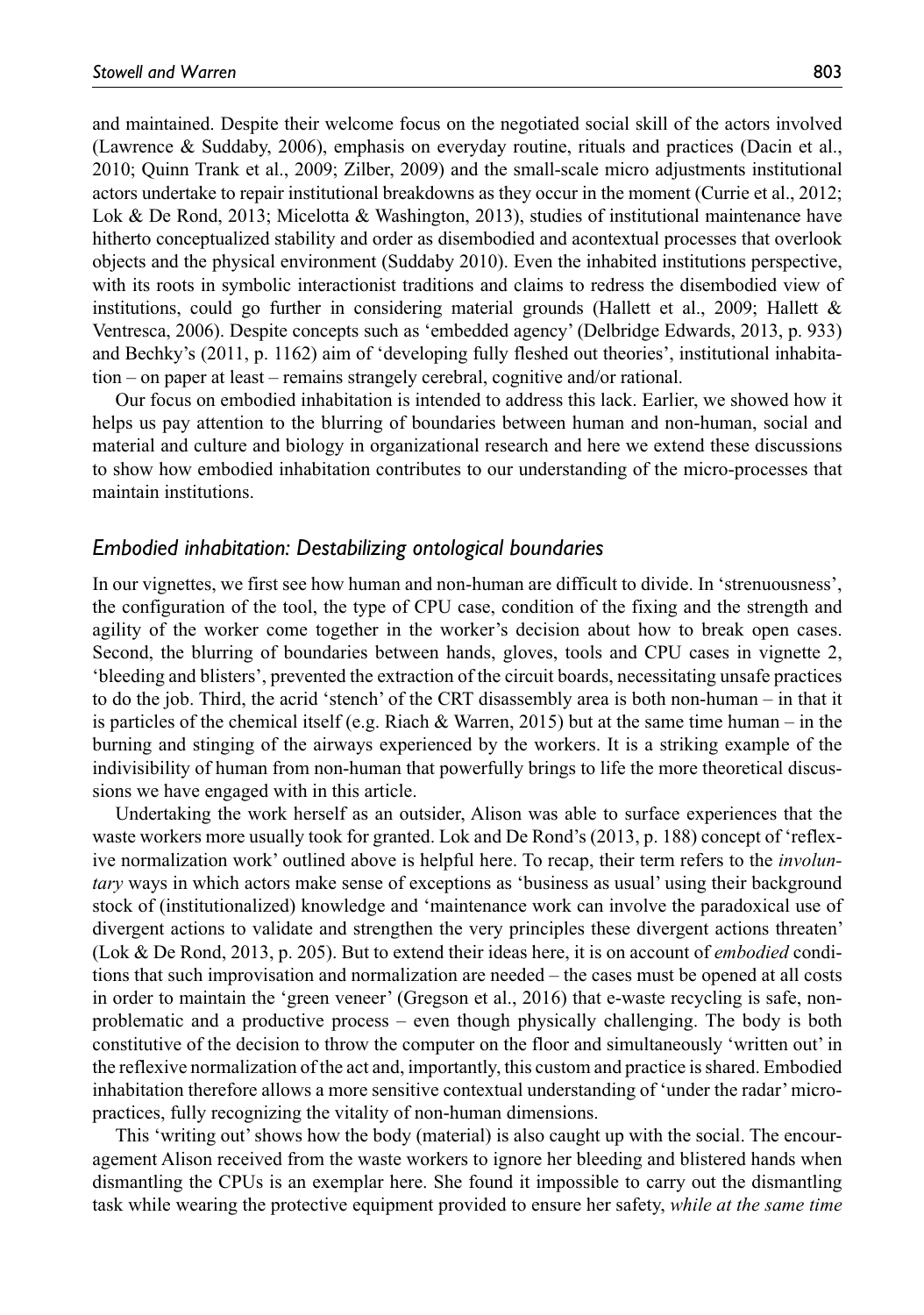being exhorted to 'take care' and 'wear gloves' by her fellow workers who were themselves working with unprotected hands. The waste workers thus validated pain and injury as unavoidable byproducts of what they socially constructed as a perfectly reasonable process, even proudly telling stories and showing scars as evidence of this undertaking. The power of shared language, jokes and stories eclipsed their material realities through social sense-making, eventually coming to experience pain and suffering *as* something else, that normally remained unremarked upon.

The waste workers' shared bodily practices constructed a belief system that this type of work *should* be undertaken in this way, e.g. with suffering, which supports Voronov and Vince's thesis that in any given institutional context, there exists a 'taken-for-granted and unquestioned codification of the emotional displays and emotional experiences that are valid and valued within it' (Voronov & Vince, 2012, p. 63). In this case, it is the body (or more realistically a denial of the body's frailty) which plays a leading role in the *silencing* and even *valuing* of suffering that is necessary to sustain safe systems of work. Its ontological character *as* suffering is called into question under these cultural conditions. Suffering is perhaps no longer suffering, but a 'badge of honour' to be displayed. Recognizing this takes us further than (just) an empirical dissolution of the human/non-human divide and beyond an explanation that blurs social and material in the sensemaking processes of the waste workers. In *valuing* their suffering, we can see how the biological reality of suffering becomes transfigured through cultural valorization.

### *Valuing and silencing suffering*

Identifying these two dynamics in our data does not go far enough in understanding the mechanics of how they arose, however. The research question for this article is to explore the role of embodied experiences in institutional maintenance – and as we have shown through the conceptual and methodological discussions above, this entails drawing in social and cultural understandings in order to explain how embodiment maintains institutions.

RSME's waste workers were male, working-class, some from disadvantaged social circumstances and proud to be working for RSME – they were committed to their employment and grateful for what they saw as 'proper', 'worthwhile' jobs, which required them to develop skilled expertise over a period of time. Moreover, they saw themselves as pivotal to and importantly *responsible for* the organization's mission to extract maximum value from the e-waste. The normalization of their suffering and its silencing or valuation may have been because to recognize their suffering *as* suffering may have been at odds with their conceptions of their own workingclass masculinity, particularly as they constructed that masculinity to a female, academic researcher.

Alison observed a variety of masculinities exhibited in various ways. Most obviously these included banter, competition and bravado, particularly around bodily processes such as cuts, aches and pains, hand cramps and painful airways. Normalization of suffering within this frame would simply be what is required to fit this version of maleness and exhibit the level of skill described above. However, a more subtle, caring and responsible paternalism was also evident in Alison's interactions with the waste workers, partly on account of her presenting identity as an educated woman, but was also observed in interactions between the workers themselves, exhibited through benevolent teasing, pecking orders and the pride they took in having responsible, regular employment to provide for their partners and families.

Although a full discussion would take us beyond the scope of this article, these ideas have found recent support from other researchers investigating working-class masculinities and 'dirty' and/or heavy labour. Slutskaya, Simpson and Hughes (2016, p. 178) in particular found 'bodily capacities for hard work and endurance' and 'pride in continuous employment' (p. 173) as ways in which refuse collectors and street cleaners generated dignity and pride in their 'superior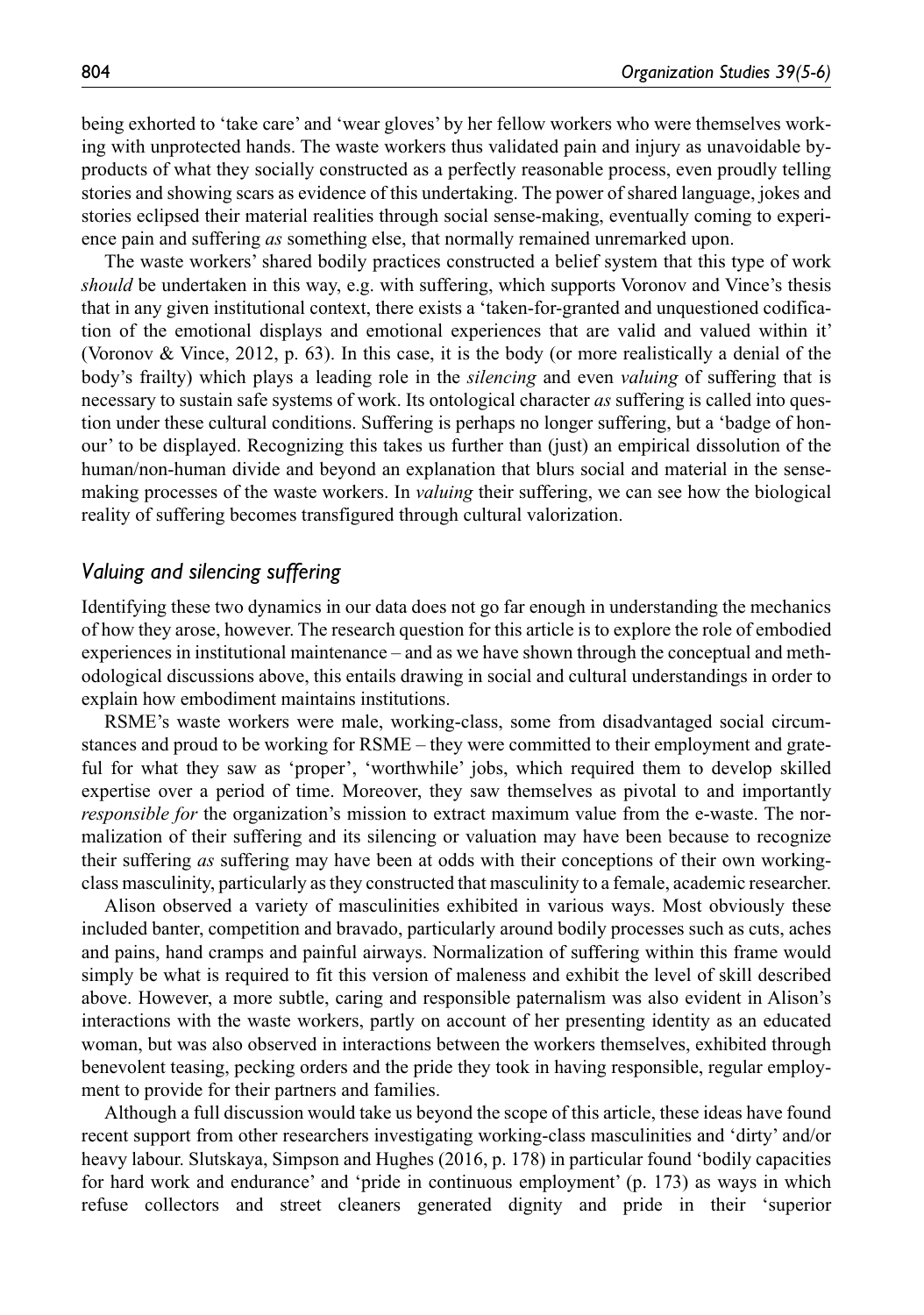embodied capacities' for doing work that others (women, educated people, 'foreign' workers) were not perceived as able to do. This pride in a 'tough job well done' was also borne out by Chan (2013). Taking an intersectional approach and researching homosexual construction workers, Chan's (2013) study found that skill overrode other potential sources of division, e.g. homosexuality and class, which once again reminds us not to overplay the salience of singular social categories. Skills were not necessarily linked to education or even training, but interactional products of what constituted a 'good worker' in a given context – keeping the body fit to withstand demands of the job and a sensory engagement with tasks (e.g. 'knowing paint' by its smell and colour) were two examples that strike a chord with our data for their embodied and taken-for-granted character (Chan, 2013, p. 824). With explicit regard for workplace safety issues, Stergiou-Kita et al. (2016) found that male electrical tradesmen returned to work sooner than advised after workplace accidents on account of the 'valorization of the "tough" worker' that was institutionalized as a workplace belief (Stergiou-Kita et al., 2016, p. 725).

Creed et al. (2014, p. 297) remind us of the importance of affective bonds between inhabitants and communities that act as a 'mechanism through which commitments to institutional arrangements emerge'. The waste workers wore their scars as evidence of their resilience and loyalty to each other, the organization and, perhaps, its mission, and as minimally educated people their work provided a sense of status that may have been denied them in other 'unskilled' occupations. Their expertise was at the level of the body – tacit sorting of components, co-ordination and sorting according to process and 'feeling one's way' around inside discarded computer equipment.

# **Conclusion**

Suffering has real, material effects. It damages bodies and hurts the health of e-waste workers. The BATRRT document itself states that 'items may be removed as materials where benefits gained by their removal as a whole in health and safety … would be disproportionate to the costs involved' (Defra, 2006, p. 8). But if the costs of bodily suffering are not recognized by the e-waste workers themselves and instead explained away as just part of the job through a 'politics of silence or erasure' (Gregson et al., 2016, p. 552), then they cannot appear in the cost-benefit analysis advocated in the BATRRT, further contributing to the idea of 'the clean and green veneer' (p. 552) that removals of materials is safe. (Re)embodying institutional maintenance, therefore, has implications for policy makers who we suggest might give more consideration to 'fit working conditions' when envisaging the translation of policy activities into practice and as researchers we have a moral imperative to highlight the unglamorous occupations that appear to exist at a physical cost to workers (Gregson et al., 2016; Lawrence et al., 2013).

An embodied inhabitation perspective brings to the fore the way human *and* non-human actors interact, (re)embodying institutional processes and (re)introducing human concerns and ethical commitments or needs, e.g. the experience of suffering for those working with e-waste discussed in this article, but we might imagine many others, as we suggest that our findings may hold true regardless of the institution in question. For example, the studies we cite in this article could all be re-read for their material dimensions, e.g. Dacin et al.'s (2010) dining room rituals entail cutlery, tables, the bodily functions of eating food and digestion as part of the establishment of appropriate etiquette. Lok and De Rond's (2013) findings were intensely embodied, involving concerns of peak physical condition, oars, boats and the river – as well as the social structures and negotiation on which their research focused. Indeed, it would be interesting to explore embodied inhabitation in virtual institutions to see how the body is reconfigured in digital relations such as call centres (Mirchandani, 2015), customer service now arguably being an institution in advanced consumer society. Of course, the salience of the body to age, race and gendered encounters makes any study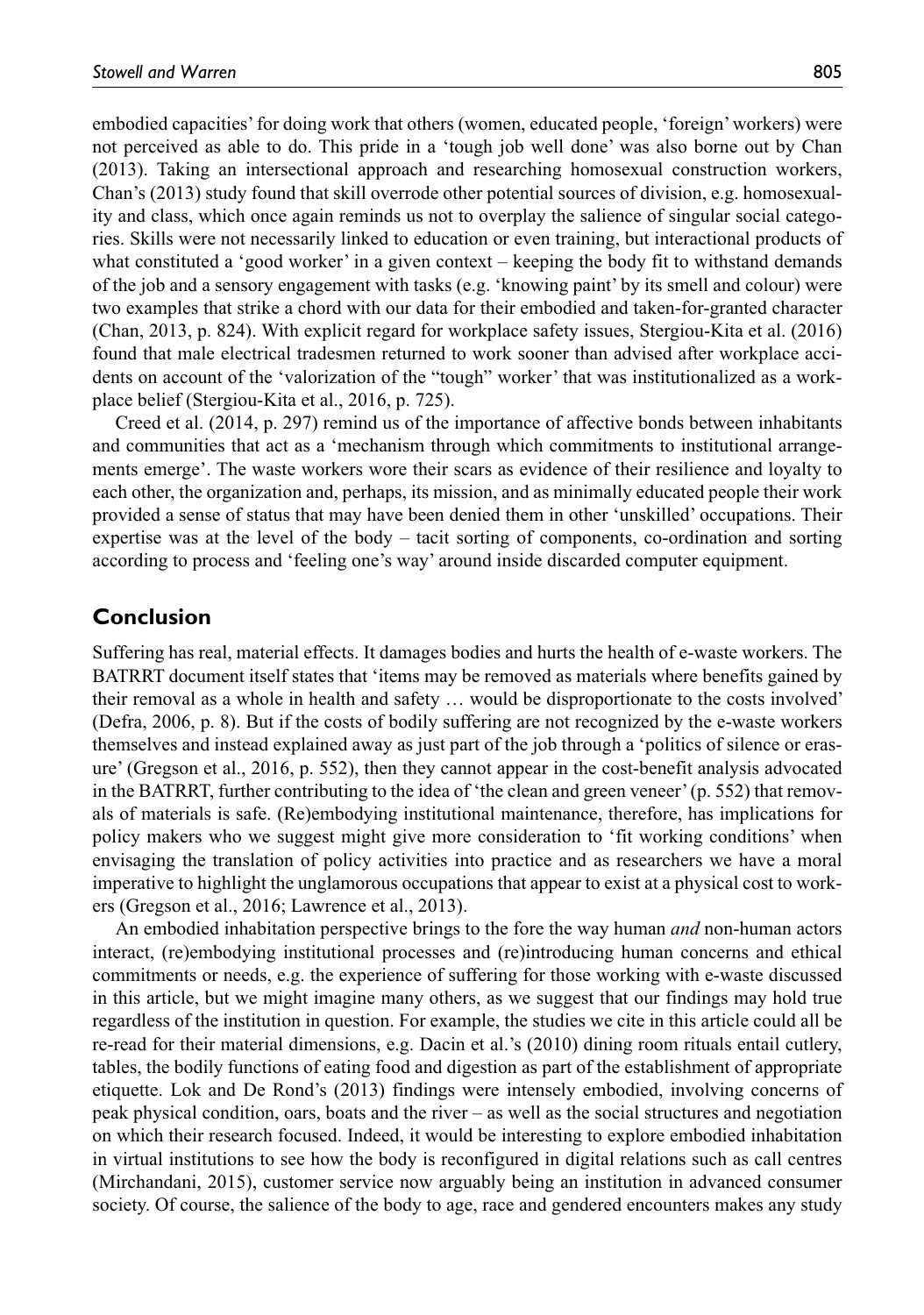of embodied institutional processes involving these dynamics particularly important from an ethico-political stance.

In conclusion, we have introduced the concept of 'embodied inhabitation' to show the value of taking a bodily and material perspective on institutional maintenance work, blurring boundaries between human and non-human, social and material, culture and biology in understanding the *embodied* micro-level, situated interactions that maintain the institutional status quo. Empirically, we showed how organizational imperatives play out in and between the bodies of organizational members in the course of their everyday work and upheld the institution of 'safe system of work' for e-waste recycling workers. Using three vignettes, relating to the overarching theme of 'suffering', we highlighted the value of taking a micro-level, embodied approach to examine the dynamics that led to the normalization of suffering (valuing and silencing). Thus, we hope to have shown that just 'explaining' why workers engage in such normalization processes is not the whole story, since their bodies remain forcefully involved through pain, suffering and real material effects. It is this refusal to 'explain away' the body that we argue an embodied inhabitation perspective brings and this is an ethico-political endeavour.

### **Acknowledgements**

We would like to thank the organisers and participants of the Visualising Institutions and Knowledge track at EGOS 2014, and participants at the Methodologies for Extreme Contexts workshop at the University of Umeå, Sweden for their early input into our ideas. We would also like to thank the three anonymous reviewers and Editor of this article for their exceptionally constructive and helpful comments on earlier versions of this paper.

### **Funding**

This work was supported by the Economic and Social Research Council (ES/F023161/1). More information on the underlying data of this publication can be found at DOI 10.17635/lancaster/researchdata/78 (or the full URL <https://dx.doi.org/10.17635/lancaster/researchdata/78>).

### **Notes**

- 1. For the purposes of this article we adopt the 2003 WEEE Directive's definition of a 'personal computer (CPU, mouse, screen and keyboard included)' (European Parliament and Council, 2003, p. 37/34).
- 2. Oral permission to photograph and reproduce the images was received from RSME, which is itself a pseudonym to anonymize the organization. The research received full ethical clearance from Lancaster University.
- 3. See Matilal and Höpfl (2009) and Sørensen (2014) for further commentary on juxtaposition as a presentational device.

### **ORCID iD**

Alison F Stowell **b** <https://orcid.org/0000-0002-8829-3981>

#### **References**

Adamson, M., & Johansson, M. (2016). Compositions of professionalism in counselling work: An embodied and embedded intersectionality framework. *Human Relations*, *69*, 2201–2223.

- Allbon, C. (2012). Down the rabbit hole "curiouser and curiouser": Using autoenthnography as a mode of writing to re-call, re-tell and re-veal bodily embodiment as self-reflexive inquiry. *Journal of Organizational Ethnography*, *1*(1), 62–71.
- Asante, K. A., Agusa, T., Biney, C. A., et al. (2012). Multi-trace element levels and arsenic speciation in urine of e-waste recycling workers in Agbogbloshie, Accra in Ghana. *Science of the Total Environment*, *424*, 63–73.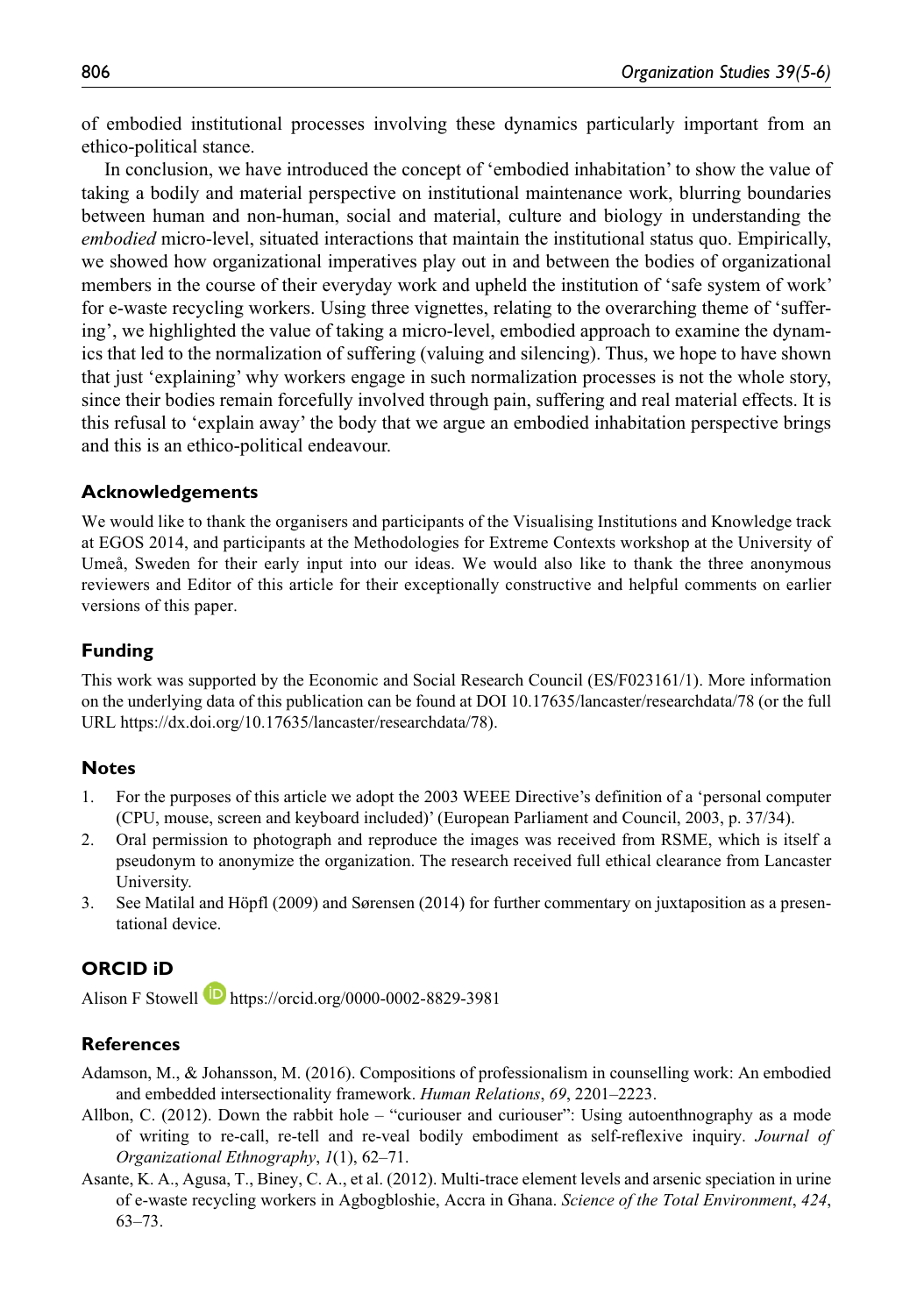- Baldè, C. P., Wang, F., Kuehr, R., & Huisman, J. (2015). *The Global E-waste Monitor 2014 Quantities, flows and resources*. Bonn: United Nations University, IAS-SCYCLE.
- Barley, S. R. (2008). Chapter 20: Coalface institutionalism. In R. Greenwood, C. Oliver, K. Sahlin, & R. Suddaby (Eds.), *The Sage handbook of organizational institutionalism* (pp. 491–518). London: SAGE Publication.
- Barthes, R. (1982). *Camera lucida*. London: Vintage.
- Bechky, B. (2011). Making organizational theory work: Institutions, occupations and negotiated Orders. *Organization Science*, *22*, 1157–1167.
- Blackman, L. (2016). The new biologies: Epigenetics, the microbiome and immunities. *Body and Society*, *22*(4), 3–18.
- Boyle, M., & Parry, K. (2007). Telling the whole story: The case for organizational autoethnography. *Culture and Organization*, *13*, 185–190.
- Bozkurt, Ö., & Stowell, A. F. (2016). Skills in the Green Economy: Recycling promises in the UK e-waste management sector. *New Technology, Work, & Employment*, *31*, 146–160.
- Campbell, D., McPhail, K., & Slack, R. (2009). Face work in annual reports: A study of the management of encounter through annual reports, informed by Levinas and Bauman. *Accounting, Auditing and Accountability Journal*, *22*, 907–932.
- Chan, P. (2013). Queer eye on a 'straight' life: Deconstructing masculinities in construction. *Construction Management and Economics*, *31*, 816–831.
- Clegg, S. R. (2010). The state, power and agency: Missing in action in institutional theory? *Journal of Management Inquiry*, *19*, 4–13.
- Coffey, A. (1999). *The ethnographic self: Fieldwork and the representation of identity*. London: SAGE Publications.
- Collier, J., & Collier, M. (1986). *Visual anthropology: Photography as research method*. Albuquerque: University of New Mexico Press.
- Coole, D., & Frost, S. (2010). Introducing the new materialism. In D. Coole & S. Frost (Eds.), *New materialisms: Ontology, agency and politics* (pp. 1–43). Durham, NC: Duke University Press.
- Creed, W. E. D., Hudson, B. A., Okhuysen, G. A., & Smith-Crowe, K. (2014). Swimming in a sea of shame: Incorporating emotion into explanations of institutional reproduction and change. *Academy of Management Review*, *39*, 275–301.
- Csordas, T.J. (1990). Embodiment as a paradigm for anthropology. *Ethos*, *18*(1), 5–47.
- Currie, G., Lockett, A., Finn, R., et al. (2012). Institutional work to maintain professional power: Recreating the model of medical professionalism. *Organization Studies*, *33*, 937–962.
- Dale, K., & Latham, Y. (2015). Ethics and entangled embodiment: Bodies–materialities–organization. *Organization*, *22*, 166–182.
- Dacin, M. T., Munir, K., & Tracey, P. (2010). Formal dining at Cambridge colleges: Linking ritual performance and institutional maintenance. *Academy of Management Journal*, *53*, 1393–1418.
- Delbridge, R., & Edwards, T. (2013). Inhabiting institutions: Critical realist refinements to understanding institutional complexity and change. *Organization Studies*, 34, 927–947.
- Denshire, S. (2013). Autoethnography. *Sociopedia.isa*. doi: 10.1177/205684601351
- Department for Environment, Food & Rural Affairs (Defra) (2006). *Guidance on Best Available Treatment Recovery and Recycling Techniques (BATRRT) and treatment of Waste Electrical and Electronic Equipment (WEEE)*. Available at: [http://archive.defra.gov.uk/environment/waste/producer/electrical/](http://archive.defra.gov.uk/environment/waste/producer/electrical/documents/weee-batrrt-guidance.pdf) [documents/weee-batrrt-guidance.pdf](http://archive.defra.gov.uk/environment/waste/producer/electrical/documents/weee-batrrt-guidance.pdf)
- Doloriert, C., & Sambrook, S. (2009). Ethical confessions of the "I" of autoethnography: The student's dilemma. *Qualitative Research in Organizations and Management*, *4*(1), 27–45.
- Ellis, C., Adams, T., & Bochner, A. P. (2011). Autoethnography: An overview. *FQS, Forum: Qualitative Social Research*, *12*(1), Art. 10.
- Essén, A., & Vårlander, S. W. (2013). The mutual constitution of sensuous and discursive understanding in scientific practice: An autoethnographic lens on academic writing. *Management Learning*, *44*, 395–423.
- European Parliament and Council (2003). WEEE Directive 2002/96/EC. *Official Journal of the European Union*, *46*(L37), 24–38.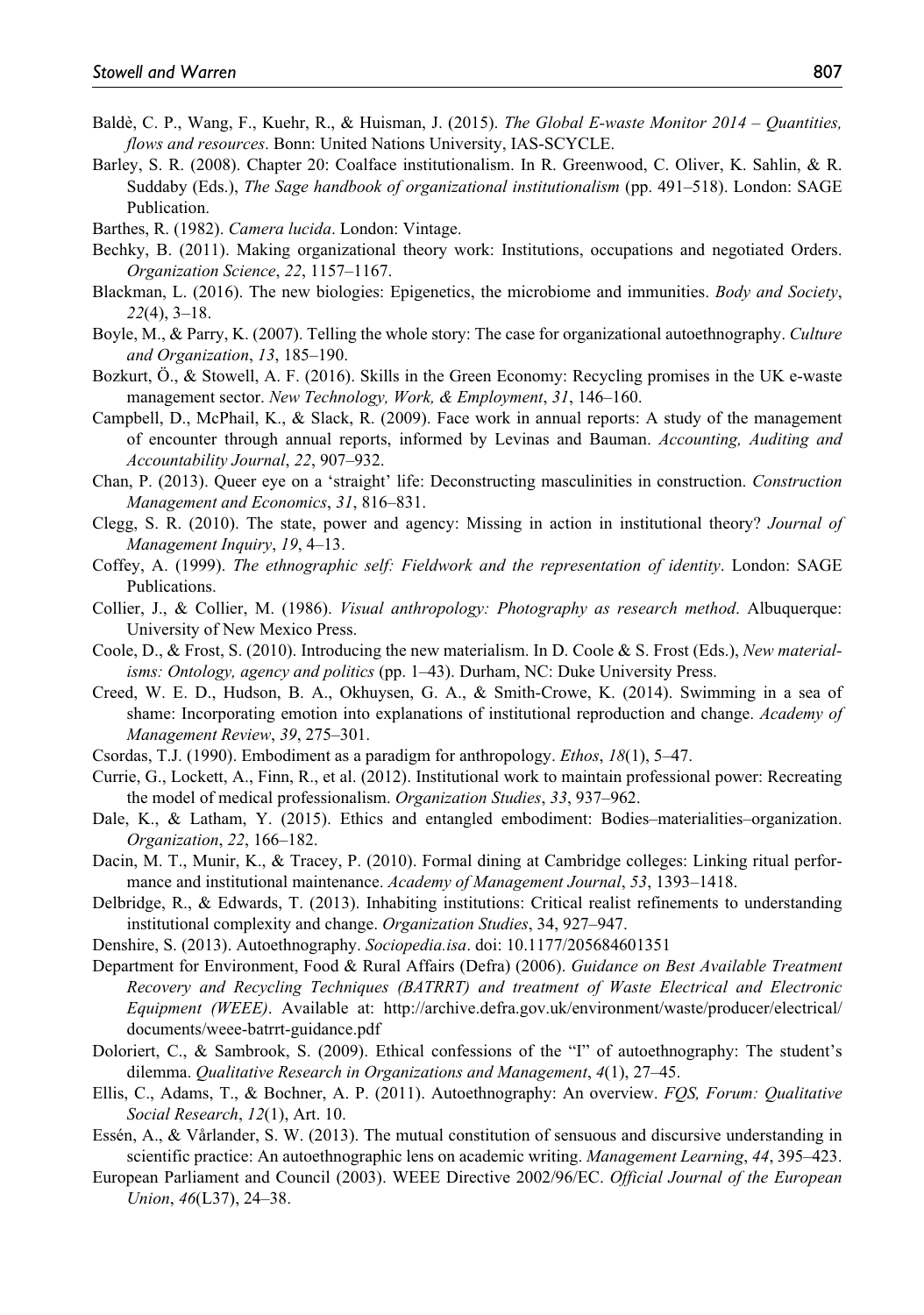- Everitt, J. (2013). Inhabitants moving in: Prospective sense-making and the reproduction of inhabited institutions in teacher education. *Symbolic Interaction*, *36*(2), 177–196.
- Gosney, M. (2009). Chapter One: Introduction and overview. In R. E. Hester & R. Harrison (Eds.), *Electronic waste management: Design, analysis and application* (pp. 1–37). Cambridge: The Royal Society of Chemistry.
- Gregson, N., Crang, M., Botticello, J., et al. (2016). Doing the 'dirty work' of the green economy: Resource recovery and migrant labour in the EU. *European Urban and Regional Studies*, *23*, 541–555.
- Haedicke, M. (2012). Keeping our mission, changing our system: Translation and organizational change in natural foods co-ops. *Sociological Quarterly*, *53*, 44–67.
- Haedicke, M., & Hallett, T. (2016). How to look two ways at once: Research strategies for inhabited institutionalism. In K. D. Elsbach & R. M. Kramer (Eds.), *Handbook of qualitative organizational research: Innovative pathways and methods* (pp. 99–111). New York: Routledge.
- Hallett, T., Shulman, D., & Fine, G. A. (2009). Peopling organizations: The promise of classic symbolic interactionism for an inhabited institutionalism. In P. S. Adler (Ed.), *The Oxford handbook of sociology and organizational studies: Classical foundations* (pp. 486–509). Oxford: Oxford University Press.
- Hallett, T., & Ventresca, M. J. (2006). Inhabited institutions: Social interaction and organizational forms in Gouldner's *Patterns of Industrial Bureaucracy. Theory and Society*, *35*, 213–236.
- HM Government (1999). *The management of health and safety at work regulations 1999*. SI 1999/3242. London: HSMO.
- HM Government (2006). *WEEE Regulations 2006*. SI 2006/3289. London: HSMO.
- Jones, C., & Massa, F. G. (2013). From novel practice to consecrated exemplar: Unity Temple as a case of institutional evangelizing. *Organization Studies*, *34*, 1099–1136.
- Lawrence, T. B., Leca, B., & Zilber, T. (2013). Institutional work: Current research, new directions and overlooked issues. *Organization Studies*, *34*, 1023–1033.
- Lawrence, T. B., & Suddaby, R. (2006). Chapter 1.6: Institutions and institutional work. In: S. R. Clegg, C. Hardy, T. B. Lawrence, & W. R. Nord (Eds.), *The Sage handbook of organization studies* (pp. 215–254). London: SAGE Publications.
- Lok, J., & De Rond, M. (2013). On the plasticity of institutions: Containing and restoring practice breakdowns at the Cambridge University Boat Club. *Academy of Management Journal*, *56*, 185–207.
- Mason, J., & Davies, K. (2009). Coming to our senses? A critical approach to sensory methodology. *Qualitative Research*, *9*, 587–603.
- Matilal, S., & Höpfl, H. (2009). Accounting for the Bhopal disaster: Footnotes and photographs. *Accounting, Auditing & Accountability Journal*, *22*, 953–972.
- Meyer, R. E., Höllerer, M. A., Jancsary, D., & van Leeuwen, T. (2013). The visual dimension in organizing, organization and organization research. *Academy of Management Annals*, *7*(1), 487–553.
- Micelotta, E., & Washington, M. (2013). Institutions and maintenance: The repair work of Italian professions. *Organization Studies*, *34*, 1137–1170.
- Mirchandani, K. (2015). Flesh in voice: The no-touch embodiment of transnational customer service workers. *Organization*, *22*, 909–923.
- Millei, Z., & Raby, R. (2009). Embodied logic: Understanding discipline through teachers' commentaries. Paper presented at the Australian Association for Research in Education 2009 Conference, Canberra, Australia.
- Mulvey, L. (1989). *The visual and other pleasures*. London: Palgrave.
- Pellow, D. N. (2007). Chapter 6: E-waste. In D. N. Pellow (Ed.), *Resisting global toxics: Transnational movements for environmental justice* (pp. 183–224). London: MIT Press.
- Pink, S. (2009). *Doing sensory ethnography*. London: SAGE Publications.
- Quinn Trank, C., & Washington, M. (2009). Maintaining an institution in a contested organizational field: The work of the AACSB and its constituents. In T. B. Lawrence, R. Suddaby, & B. Leca (Eds.), *Institutional work: Actors and agency in institutional studies of organizations* (pp. 236–261). Cambridge: Cambridge University Press.
- Riach, K., & Warren, S. (2015). Smell organization: Bodies and corporeal porosity in office work. *Human Relations*, *68*, 789–809.